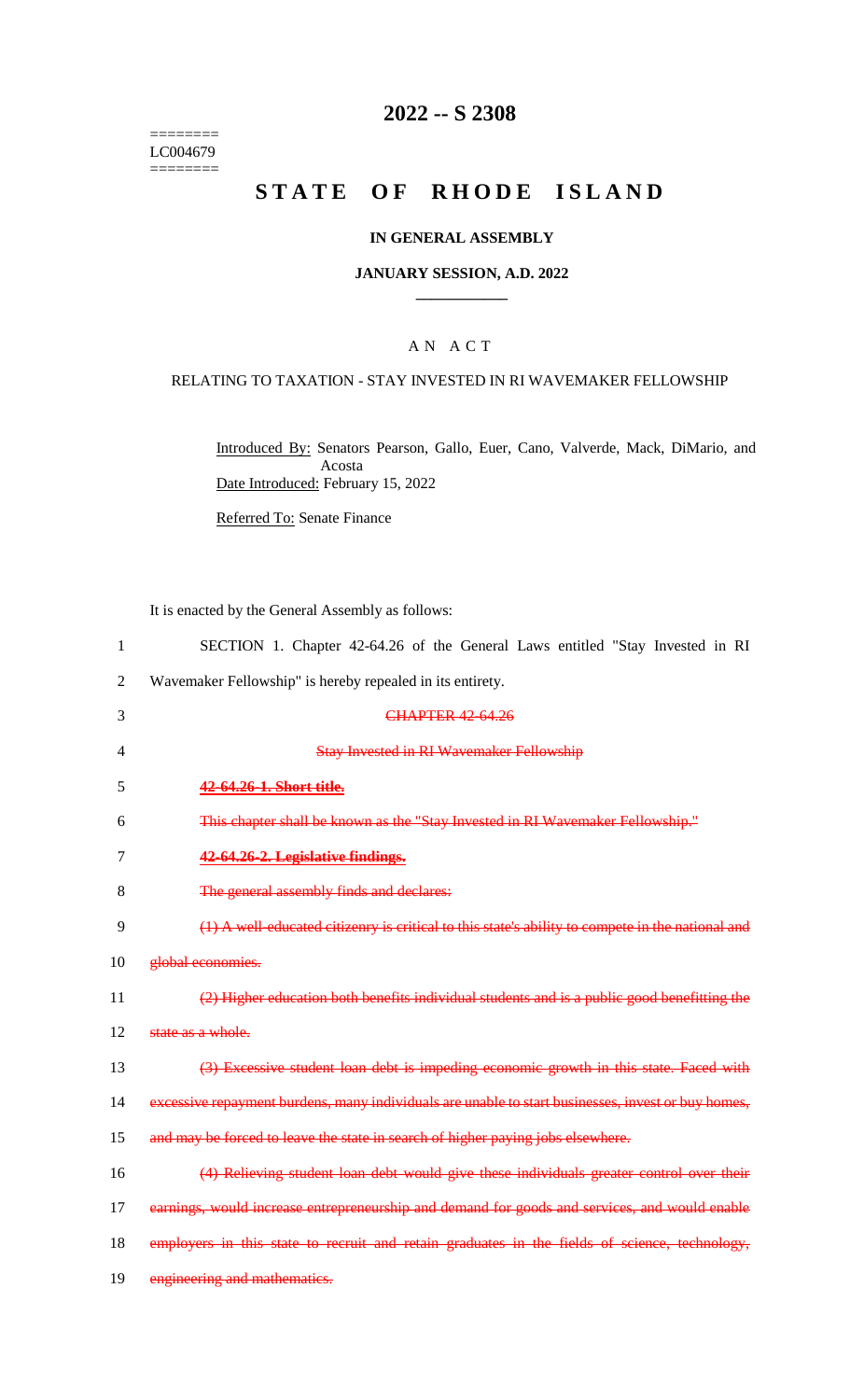| 1              | (5) The Stay Invested in RI Wavemaker Fellowship is designed to achieve the following                  |
|----------------|--------------------------------------------------------------------------------------------------------|
| $\overline{2}$ | goals:                                                                                                 |
| 3              | (i) Promote economic opportunity for people in this state by ensuring access to the training           |
| $\overline{4}$ | and higher education that higher-paying jobs require;                                                  |
| 5              | (ii) Bring more and higher-paying jobs to this state by increasing the skill level of this             |
| 6              | state's workforce;                                                                                     |
| $\tau$         | (iii) Offer educational opportunity and retraining to individuals impacted by job loss,                |
| 8              | workplace injury, disability or other hardship;                                                        |
| 9              | (iv) Keep young people in the state through incentives for educational opportunity and                 |
| 10             | ereation of more high-paying jobs;                                                                     |
| 11             | (v) Encourage an entrepreneurial economy in Rhode Island; and                                          |
| 12             | (vi) Accomplish all of the goals in this chapter with as little bureaucracy as possible.               |
| 13             | 42-64.26-3. Definitions.                                                                               |
| 14             | As used in this chapter:                                                                               |
| 15             | (1) "Eligible graduate" means an individual who meets the eligibility requirements under               |
| 16             | this chapter.                                                                                          |
| 17             | (2) "Applicant" means an eligible graduate who applies for a tax credit for education loan             |
| 18             | repayment expenses under this chapter.                                                                 |
| 19             | (3) "Award" means a tax credit awarded by the commerce corporation to an applicant as                  |
| 20             | provided under this chapter.                                                                           |
| 21             | (4) "Taxpayer" means an applicant who receives a tax credit under this chapter.                        |
| 22             | (5) "Commerce corporation" means the Rhode Island commerce corporation established                     |
| 23             | pursuant to chapter 64 of title 42.                                                                    |
| 24             | (6) "Eligible expenses" or "education loan repayment expenses" means annual higher                     |
| 25             | education loan repayment expenses, including, without limitation, principal, interest and fees, as     |
| 26             | may be applicable, incurred by an eligible graduate and which the eligible graduate is obligated to    |
| 27             | repay for attendance at a postsecondary institution of higher learning.                                |
| 28             | (7) "Eligibility period" means a term of up to four (4) consecutive service periods beginning          |
| 29             | with the date that an eligible graduate receives initial notice of award under this chapter and        |
| 30             | expiring at the conclusion of the fourth service period after such date specified.                     |
| 31             | (8) "Eligibility requirements" means the following qualifications or criteria required for an          |
| 32             | applicant to claim an award under this chapter:                                                        |
| 33             | (i) That the applicant shall have graduated from an accredited two (2) year, four (4) year             |
| 34             | or graduate postsecondary institution of higher learning with an associate's, bachelor's, graduate, or |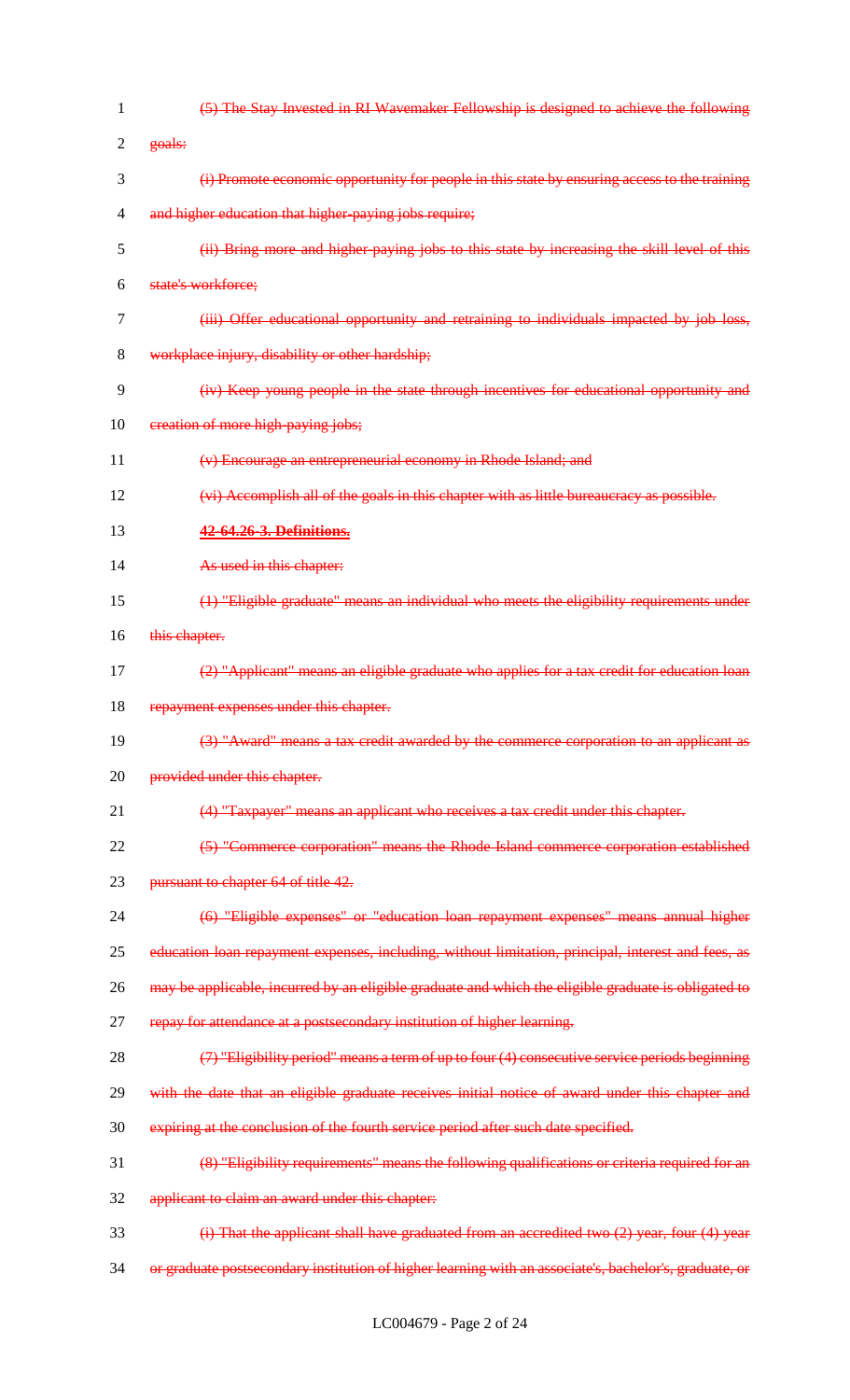1 post-graduate degree and at which the applicant incurred education loan repayment expenses;

 (ii) That the applicant shall be a full-time employee with a Rhode Island-based employer located in this state throughout the eligibility period, whose employment is for work in one or more of the following covered fields: life, natural or environmental sciences; computer, information or software technology; advanced mathematics or finance; engineering; industrial design or other commercially related design field; or medicine or medical device technology.

- (9) "Full-time employee" means a person who is employed by a business for consideration
- for a minimum of at least thirty-five (35) hours per week, or who renders any other standard of service generally accepted by custom or practice as full-time employment, or who is employed by 10 a professional employer organization pursuant to an employee leasing agreement between the 11 business and the professional employer organization for a minimum of thirty-five (35) hours per 12 week, or who renders any other standard of service generally accepted by custom or practice as
- 13 full-time employment, and whose wages are subject to withholding.
- (10) "Service period" means a twelve (12) month period beginning on the date that an eligible graduate receives initial notice of award under this chapter.
- (11) "Student loan" means a loan to an individual by a public authority or private lender to 17 assist the individual to pay for tuition, books, and living expenses in order to attend a postsecondary 18 institution of higher learning.
- (12) "Rhode Island-based employer" means (i) an employer having a principal place of 20 business or at least fifty-one percent (51%) of its employees located in this state; or (ii) an employer registered to conduct business in this state that reported Rhode Island tax liability in the previous 22 tax year.
- (13) "Fund" refers to the "Stay Invested in RI Wavemaker Fellowship Fund" established

**pursuant to § 42-64.26-4.** 

- **42-64.26-4. Establishment of fund -- Purposes -- Composition.**
- (a) There is hereby established the "Stay Invested in RI Wavemaker Fellowship Fund" (the
- 27 "fund") to be administered by the commerce corporation as set forth in this chapter.
- (b) The purpose of the fund is to expand employment opportunities in the state and to retain
- 29 talented individuals in the state by providing tax credits in relation to education loan repayment
- expenses to applicants who meet the eligibility requirements under this chapter.
- (c) The fund shall consist of:
- (1) Money appropriated in the state budget to the fund;
- (2) Money made available to the fund through federal programs or private contributions;
- 34 and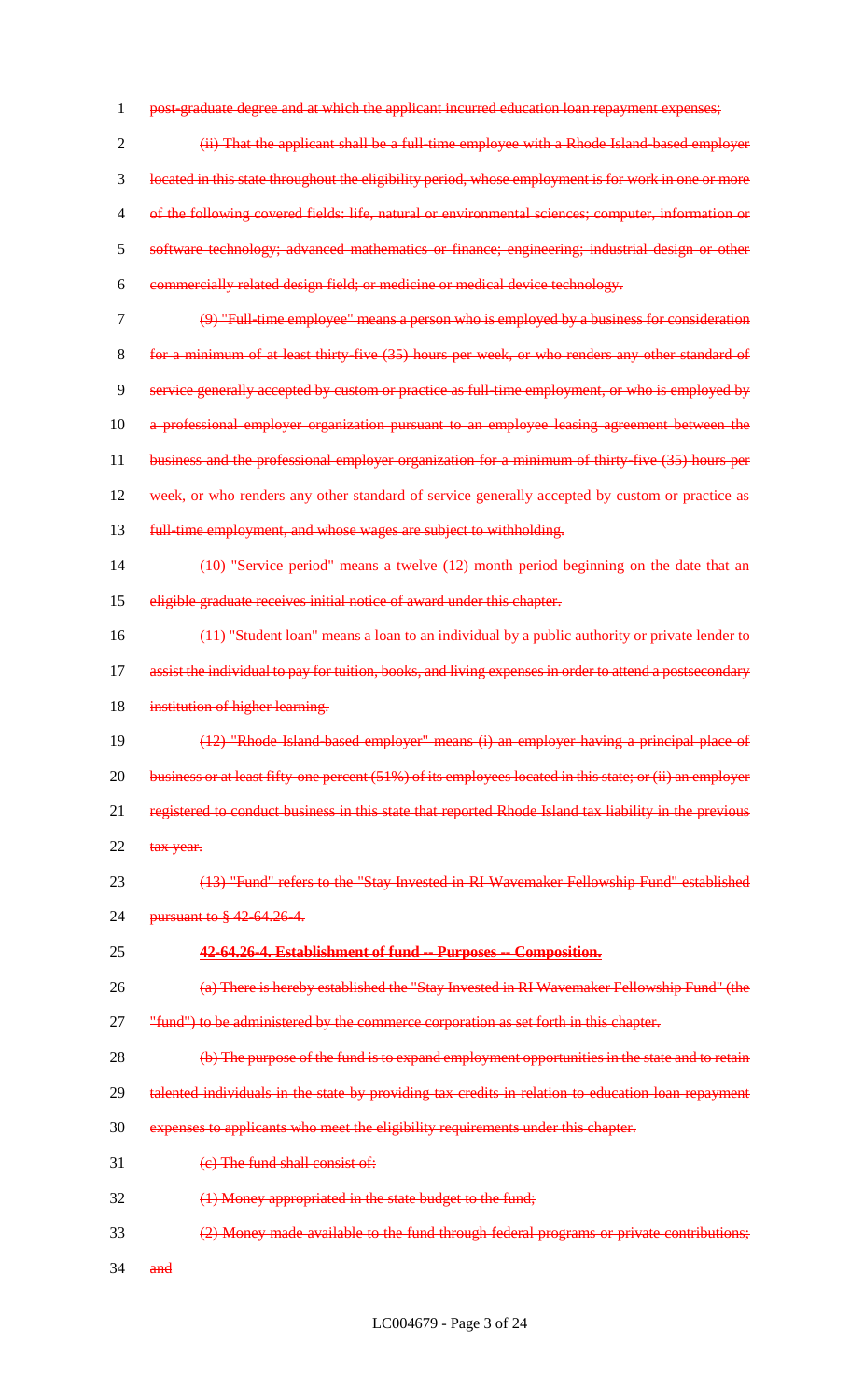1 (3) Any other money made available to the fund.

 (d) The fund shall be used to pay for the redemption of tax credits or reimbursement to the state for tax credits applied against a taxpayer's tax liability. The fund shall be exempt from 4 attachment, levy or any other process at law or in equity. The director of the department of revenue 5 shall make a requisition to the commerce corporation for funding during any fiscal year as may be necessary to pay for the redemption of tax credits presented for redemption or to reimburse the state for tax credits applied against a taxpayer's tax liability. The commerce corporation shall pay from the fund such amounts as requested by the director of the department of revenue necessary for redemption or reimbursement in relation to tax credits granted under this chapter.

### 10 **42-64.26-5. Administration.**

11 (a) Application. An eligible graduate claiming an award under this chapter shall submit to 12 the commerce corporation an application in the manner that the commerce corporation shall 13 <del>prescribe.</del>

14 (b) Upon receipt of a proper application from an applicant who meets all of the eligibility 15 requirements, the commerce corporation shall select applicants on a competitive basis to receive 16 credits for up to a maximum amount for each service period of one thousand dollars (\$1,000) for 17 an associate's degree holder, four thousand dollars (\$4,000) for a bachelor's degree holder, and six 18 thousand dollars (\$6,000) for a graduate or post-graduate degree holder, but not to exceed the 19 education loan repayment expenses incurred by such taxpayer during each service period 20 completed, for up to four (4) consecutive service periods provided that the taxpayer continues to 21 meet the eligibility requirements throughout the eligibility period. The commerce corporation shall 22 delegate the selection of the applicants that are to receive awards to a fellowship committee to be 23 convened by the commerce corporation and promulgate the selection procedures the fellowship 24 committee will use, which procedures shall require that the committee's consideration of 25 applications be conducted on a name-blind and employer-blind basis and that the applications and 26 other supporting documents received or reviewed by the fellowship committee shall be redacted of 27 the applicant's name, street address, and other personally identifying information as well as the 28 applicant's employer's name, street address, and other employer identifying information. The 29 commerce corporation shall determine the composition of the fellowship committee and the 30 selection procedures it will use in consultation with the state's chambers of commerce.

31 (c) The credits awarded under this chapter shall not exceed one hundred percent (100%) of 32 the education loan repayment expenses paid by such taxpayer during each service period completed 33 for up to four (4) consecutive service periods. Tax credits shall be issued annually to the taxpayer 34 upon proof that (i) The taxpayer has actually incurred and paid such education loan repayment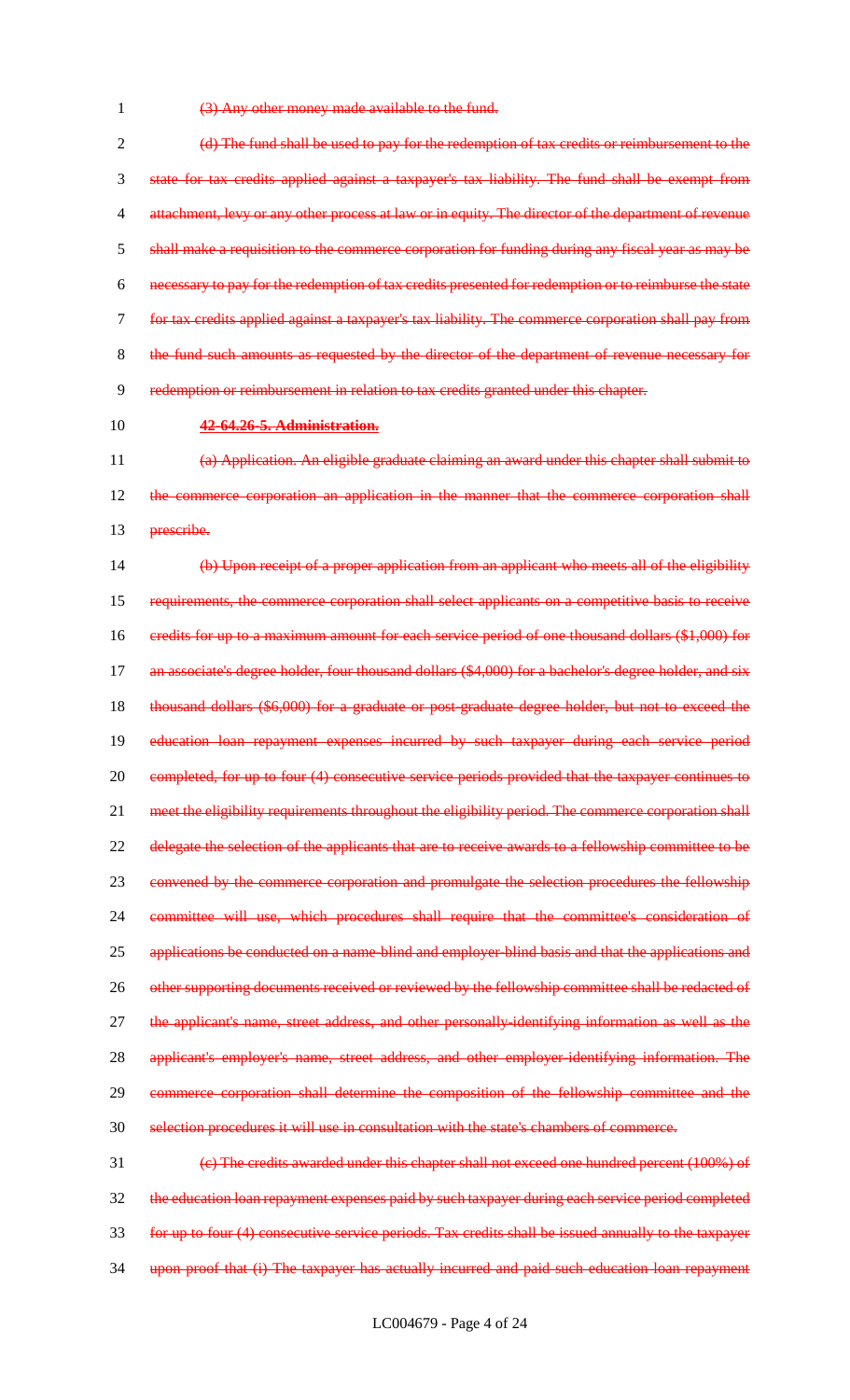1 expenses; (ii) The taxpayer continues to meet the eligibility requirements throughout the service period; (iii) The award shall not exceed the original loan amount plus any capitalized interest less award previously claimed under this section; and (iv) The taxpayer claiming an award is current on his or her student loan repayment obligations. (d) The commerce corporation shall not commit to overall awards in excess of the amount contained in the fund. (e) The commerce corporation shall reserve seventy percent (70%) of the awards issued in a calendar year to applicants who are permanent residents of the state of Rhode Island or who attended an institution of higher education located in Rhode Island when they incurred the 10 education loan expenses to be repaid. (f) In administering award, the commerce corporation shall: (1) Require suitable proof that an applicant meets the eligibility requirements for award 13 under this chapter; (2) Determine the contents of applications and other materials to be submitted in support 15 of an application for award under this chapter; and (3) Collect reports and other information during the eligibility period for each award to 17 verify that a taxpayer continues to meet the eligibility requirements for an award. **42-64.26-6. Reporting.** (a) The commerce corporation shall require taxpayers to submit annual reports, in such form and on such dates as the commerce corporation shall require, in order to confirm that the 21 taxpayer continues to meet all of the eligibility requirements of this chapter and as a prerequisite to 22 funding any award of tax credits under this chapter. (b) Notwithstanding any other provision of law, no taxpayer shall receive an award without first consenting to the public disclosure of the receipt of any award given under this chapter. The 25 commerce corporation shall annually publish a list of taxpayers receiving awards under this 26 program, their postsecondary institution of higher learning, and their employer on the commerce 27 corporation website and in such other locations as it deems appropriate. **42-64.26-7. Remedies.** (a) If an eligible graduate receiving an award under this chapter violates any provision of this chapter or ceases to meet the eligibility requirements of this chapter, the commerce corporation may, on reasonable notice: (1) Withhold further award until the taxpayer complies with the eligibility or other requirements of the award; or (2) Terminate the award.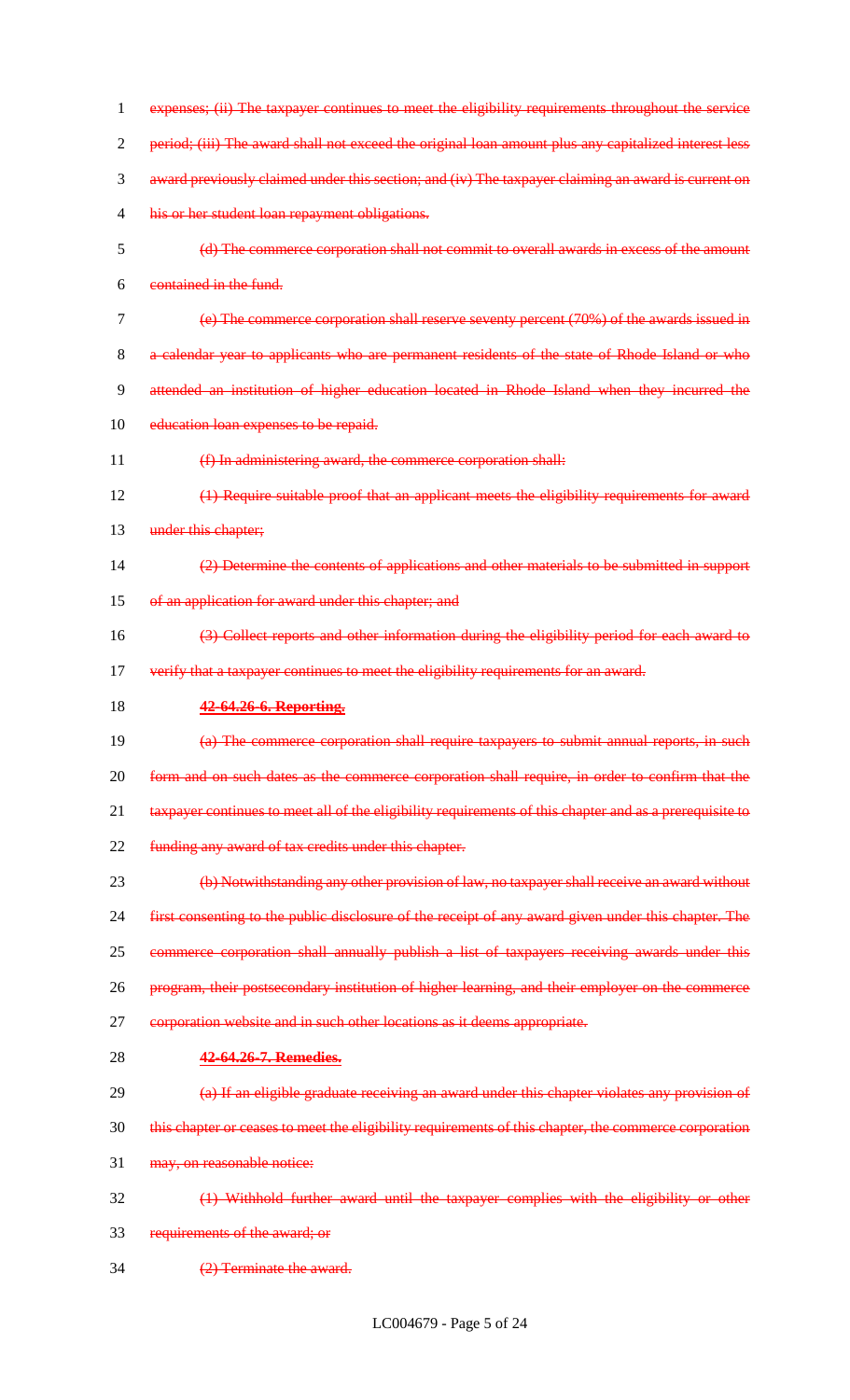| 1              | 42-64.26-8. Carry forward and redemption of tax credits.                                               |  |  |  |
|----------------|--------------------------------------------------------------------------------------------------------|--|--|--|
| $\overline{2}$ | (a) If the amount of the tax credit allowed under this chapter exceeds the taxpayer's total            |  |  |  |
| 3              | tax liability for the year in which the credit is allowed, the amount of such credit that exceeds the  |  |  |  |
| $\overline{4}$ | taxpayer's tax liability may be carried forward and applied against the taxes imposed for the          |  |  |  |
| 5              | succeeding four (4) years, or until the full credit is used, whichever occurs first.                   |  |  |  |
| 6              | (b) The tax credit allowed under this chapter may be used as a credit against personal                 |  |  |  |
| $\tau$         | income taxes imposed under chapter 30 of title 44.                                                     |  |  |  |
| 8              | (e) The division of taxation shall at the request of a taxpayer redeem such credits in whole           |  |  |  |
| 9              | or in part for one hundred percent (100%) of the value of the tax credit.                              |  |  |  |
| 10             | (d) Any award issued pursuant to this chapter after January 1, 2021, shall be exempt from              |  |  |  |
| 11             | taxation under title 44 of the General Laws.                                                           |  |  |  |
| 12             | 42-64.26-9. Implementation guidelines, rules, regulations.                                             |  |  |  |
| 13             | (a) The commerce corporation may adopt implementation guidelines, rules, and regulations               |  |  |  |
| 14             | pursuant to § 42-35-3 as are necessary for the implementation of this chapter.                         |  |  |  |
| 15             | (b) The commerce corporation shall adopt guidelines to assure integrity and eliminate                  |  |  |  |
| 16             | potential conflicts of interest in the issuing of awards.                                              |  |  |  |
| 17             | (e) The division of taxation may adopt implementation guidelines, directives, criteria, and            |  |  |  |
| 18             | rules and regulations pursuant to § 42-35-3 of the General Laws, as are necessary for the              |  |  |  |
| 19             | implementation of the division's responsibilities under this chapter.                                  |  |  |  |
| 20             | 42-64.26-10. Promotion by state agencies.                                                              |  |  |  |
| 21             | (a) The commerce corporation and any other agencies engaging in education related                      |  |  |  |
| 22             | outreach shall integrate promotion of the program into existing educational opportunity outreach       |  |  |  |
| 23             | efforts to the extent possible in a manner consistent with the scope of the program and its centrality |  |  |  |
| 24             | to the state's efforts to raise educational attainment, including, without limitation, promoting the   |  |  |  |
| 25             | program to Rhode Island permanent residents who enroll in accredited Rhode Island colleges or          |  |  |  |
| 26             | universities and receive financial aid in the form of student loans.                                   |  |  |  |
| 27             | 42-64.26-11. Program integrity.                                                                        |  |  |  |
| 28             | Program integrity being of paramount importance, the commerce corporation shall                        |  |  |  |
| 29             | establish procedures to ensure ongoing compliance with the terms and conditions of the program         |  |  |  |
| 30             | established herein and to safeguard the expenditure of public funds.                                   |  |  |  |
| 31             | 42-64.26-12. Sunset.                                                                                   |  |  |  |
| 32             | No incentives or credits shall be authorized pursuant to this chapter after December 31,               |  |  |  |
| 33             | 2022.                                                                                                  |  |  |  |
| 34             | SECTION 2. Section 44-30-2.6 of the General Laws in Chapter 44-30 entitled "Personal                   |  |  |  |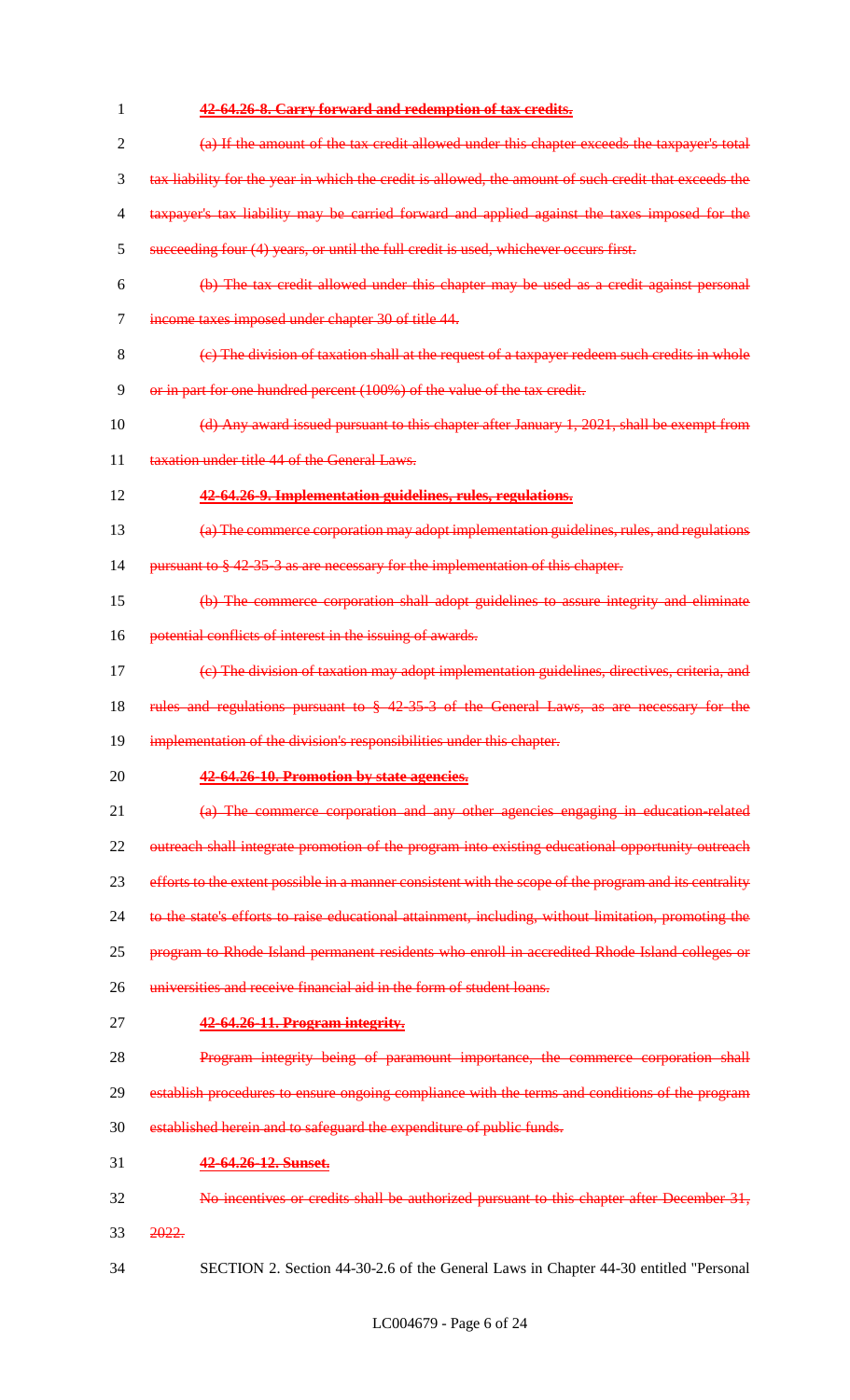- Income Tax" is hereby amended to read as follows:
- 

### **44-30-2.6. Rhode Island taxable income -- Rate of tax.**

 (a) "Rhode Island taxable income" means federal taxable income as determined under the Internal Revenue Code, 26 U.S.C. § 1 et seq., not including the increase in the basic, standard- deduction amount for married couples filing joint returns as provided in the Jobs and Growth Tax Relief Reconciliation Act of 2003 and the Economic Growth and Tax Relief Reconciliation Act of 2001 (EGTRRA), and as modified by the modifications in § 44-30-12.

 (b) Notwithstanding the provisions of §§ 44-30-1 and 44-30-2, for tax years beginning on or after January 1, 2001, a Rhode Island personal income tax is imposed upon the Rhode Island taxable income of residents and nonresidents, including estates and trusts, at the rate of twenty-five and one-half percent (25.5%) for tax year 2001, and twenty-five percent (25%) for tax year 2002 and thereafter of the federal income tax rates, including capital gains rates and any other special rates for other types of income, except as provided in § 44-30-2.7, which were in effect immediately 14 prior to enactment of the Economic Growth and Tax Relief Reconciliation Act of 2001 (EGTRRA); provided, rate schedules shall be adjusted for inflation by the tax administrator beginning in taxable year 2002 and thereafter in the manner prescribed for adjustment by the commissioner of Internal Revenue in 26 U.S.C. § 1(f). However, for tax years beginning on or after January 1, 2006, a taxpayer may elect to use the alternative flat tax rate provided in § 44-30-2.10 to calculate his or her personal income tax liability.

 (c) For tax years beginning on or after January 1, 2001, if a taxpayer has an alternative minimum tax for federal tax purposes, the taxpayer shall determine if he or she has a Rhode Island alternative minimum tax. The Rhode Island alternative minimum tax shall be computed by multiplying the federal tentative minimum tax without allowing for the increased exemptions under the Jobs and Growth Tax Relief Reconciliation Act of 2003 (as redetermined on federal form 6251 Alternative Minimum Tax-Individuals) by twenty-five and one-half percent (25.5%) for tax year 2001, and twenty-five percent (25%) for tax year 2002 and thereafter, and comparing the product to the Rhode Island tax as computed otherwise under this section. The excess shall be the taxpayer's Rhode Island alternative minimum tax.

 (1) For tax years beginning on or after January 1, 2005, and thereafter, the exemption amount for alternative minimum tax, for Rhode Island purposes, shall be adjusted for inflation by the tax administrator in the manner prescribed for adjustment by the commissioner of Internal Revenue in 26 U.S.C. § 1(f).

 (2) For the period January 1, 2007, through December 31, 2007, and thereafter, Rhode Island taxable income shall be determined by deducting from federal adjusted gross income as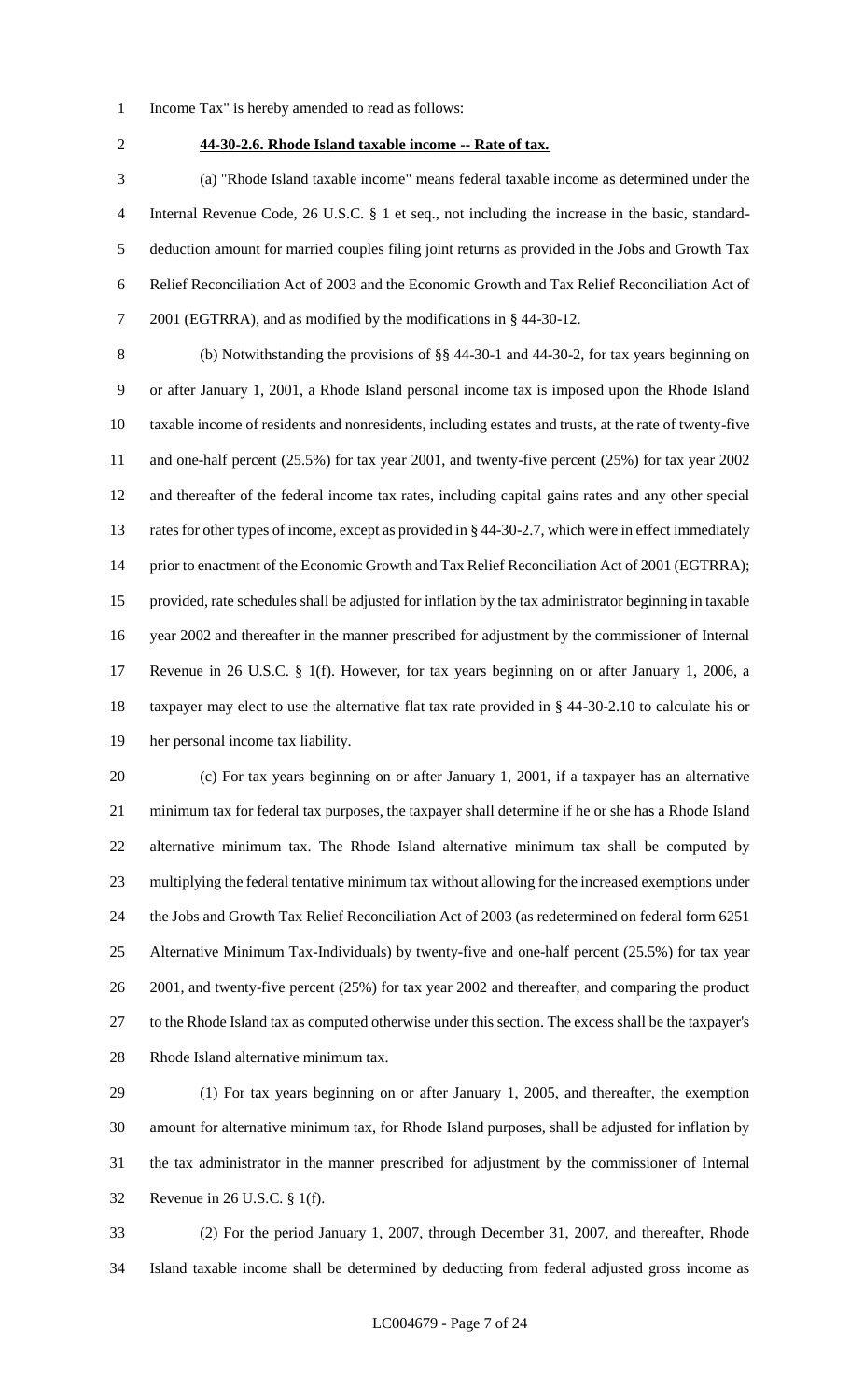| $\mathbf{1}$   | defined in 26 U.S.C. § 62 as modified by the modifications in § 44-30-12 the Rhode Island      |                                                                                          |  |  |
|----------------|------------------------------------------------------------------------------------------------|------------------------------------------------------------------------------------------|--|--|
| $\overline{2}$ | itemized-deduction amount and the Rhode Island exemption amount as determined in this section. |                                                                                          |  |  |
| 3              | (A) Tax imposed.                                                                               |                                                                                          |  |  |
| $\overline{4}$ | (1) There is hereby imposed on the taxable income of married individuals filing joint          |                                                                                          |  |  |
| 5              |                                                                                                | returns and surviving spouses a tax determined in accordance with the following table:   |  |  |
| 6              | If taxable income is:                                                                          | The tax is:                                                                              |  |  |
| 7              | Not over \$53,150                                                                              | 3.75% of taxable income                                                                  |  |  |
| 8              | Over \$53,150 but not over \$128,500                                                           | \$1,993.13 plus 7.00% of the excess over \$53,150                                        |  |  |
| 9              | Over \$128,500 but not over \$195,850                                                          | \$7,267.63 plus 7.75% of the excess over \$128,500                                       |  |  |
| 10             | Over \$195,850 but not over \$349,700                                                          | \$12,487.25 plus 9.00% of the excess over \$195,850                                      |  |  |
| 11             | Over \$349,700                                                                                 | \$26,333.75 plus 9.90% of the excess over \$349,700                                      |  |  |
| 12             |                                                                                                | (2) There is hereby imposed on the taxable income of every head of household a tax       |  |  |
| 13             | determined in accordance with the following table:                                             |                                                                                          |  |  |
| 14             | If taxable income is:                                                                          | The tax is:                                                                              |  |  |
| 15             | Not over \$42,650                                                                              | 3.75% of taxable income                                                                  |  |  |
| 16             | Over \$42,650 but not over \$110,100                                                           | \$1,599.38 plus 7.00% of the excess over \$42,650                                        |  |  |
| 17             | Over \$110,100 but not over \$178,350                                                          | \$6,320.88 plus 7.75% of the excess over \$110,100                                       |  |  |
| 18             | Over \$178,350 but not over \$349,700                                                          | \$11,610.25 plus 9.00% of the excess over \$178,350                                      |  |  |
| 19             | Over \$349,700                                                                                 | \$27,031.75 plus 9.90% of the excess over \$349,700                                      |  |  |
| 20             | (3) There is hereby imposed on the taxable income of unmarried individuals (other than         |                                                                                          |  |  |
| 21             | surviving spouses and heads of households) a tax determined in accordance with the following   |                                                                                          |  |  |
| 22             | table:                                                                                         |                                                                                          |  |  |
| 23             | If taxable income is:                                                                          | The tax is:                                                                              |  |  |
| 24             | Not over \$31,850                                                                              | 3.75% of taxable income                                                                  |  |  |
| 25             | Over \$31,850 but not over \$77,100                                                            | \$1,194.38 plus 7.00% of the excess over \$31,850                                        |  |  |
| 26             | Over \$77,100 but not over \$160,850                                                           | \$4,361.88 plus 7.75% of the excess over \$77,100                                        |  |  |
| 27             | Over \$160,850 but not over \$349,700                                                          | \$10,852.50 plus 9.00% of the excess over \$160,850                                      |  |  |
| 28             | Over \$349,700                                                                                 | \$27,849.00 plus 9.90% of the excess over \$349,700                                      |  |  |
| 29             |                                                                                                | (4) There is hereby imposed on the taxable income of married individuals filing separate |  |  |
| 30             |                                                                                                | returns and bankruptcy estates a tax deter-mined in accordance with the following table: |  |  |
| 31             | If taxable income is:                                                                          | The tax is:                                                                              |  |  |
| 32             | Not over \$26,575                                                                              | 3.75% of taxable income                                                                  |  |  |
| 33             | Over \$26,575 but not over \$64,250                                                            | \$996.56 plus 7.00% of the excess over \$26,575                                          |  |  |
| 34             | Over \$64,250 but not over \$97,925                                                            | \$3,633.81 plus 7.75% of the excess over \$64,250                                        |  |  |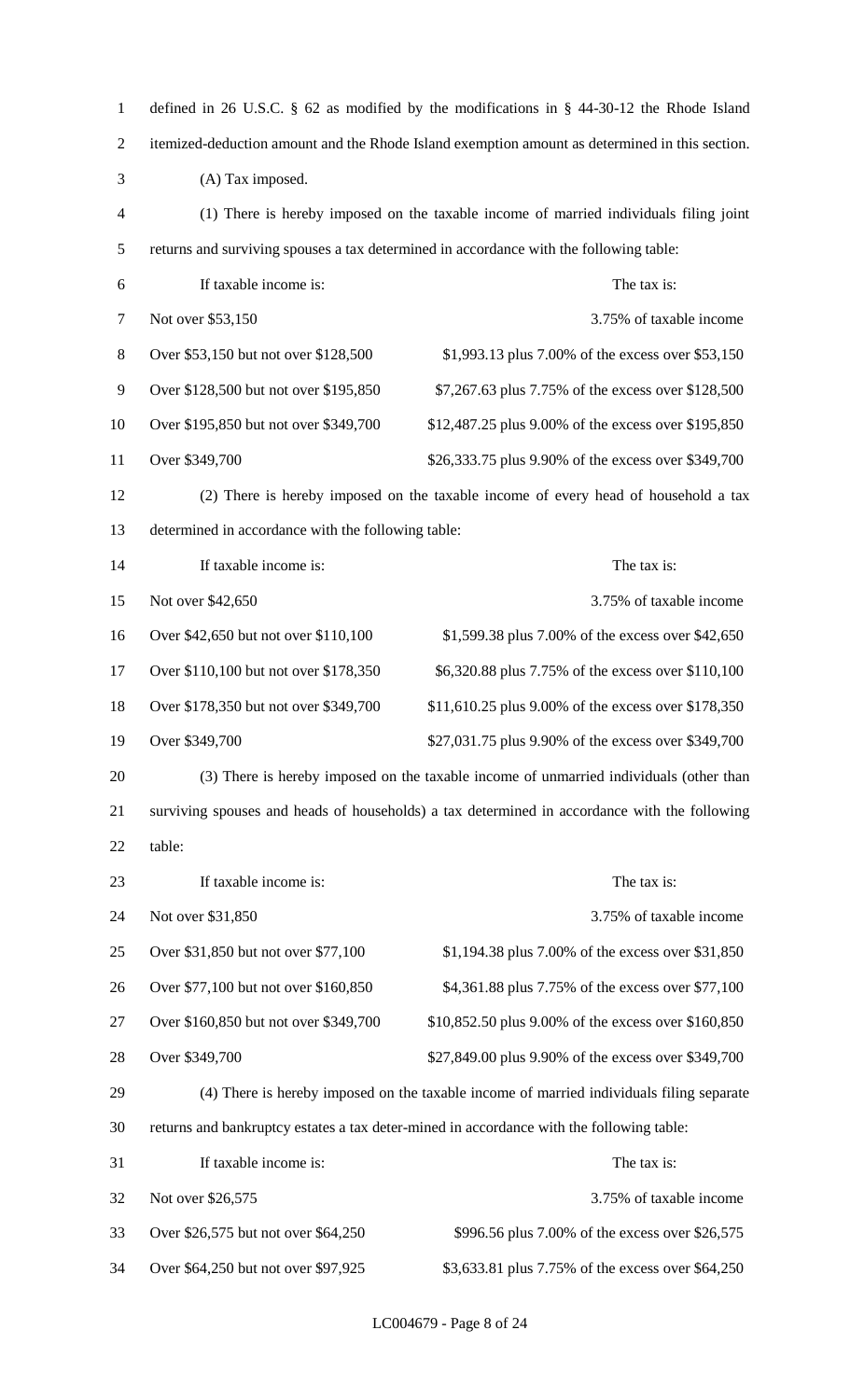| $\mathbf{1}$   | Over \$97,925 but not over \$174,850                                                              | \$6,243.63 plus 9.00% of the excess over \$97,925                                            |  |  |  |
|----------------|---------------------------------------------------------------------------------------------------|----------------------------------------------------------------------------------------------|--|--|--|
| $\overline{2}$ | Over \$174,850                                                                                    | \$13,166.88 plus 9.90% of the excess over \$174,850                                          |  |  |  |
| 3              | (5) There is hereby imposed a taxable income of an estate or trust a tax determined in            |                                                                                              |  |  |  |
| 4              | accordance with the following table:                                                              |                                                                                              |  |  |  |
| 5              | If taxable income is:                                                                             | The tax is:                                                                                  |  |  |  |
| 6              | Not over \$2,150                                                                                  | 3.75% of taxable income                                                                      |  |  |  |
| 7              | Over \$2,150 but not over \$5,000                                                                 | \$80.63 plus 7.00% of the excess over \$2,150                                                |  |  |  |
| $8\,$          | Over \$5,000 but not over \$7,650                                                                 | \$280.13 plus 7.75% of the excess over \$5,000                                               |  |  |  |
| 9              | Over \$7,650 but not over \$10,450                                                                | \$485.50 plus 9.00% of the excess over \$7,650                                               |  |  |  |
| 10             | Over \$10,450                                                                                     | \$737.50 plus 9.90% of the excess over \$10,450                                              |  |  |  |
| 11             | (6) Adjustments for inflation.                                                                    |                                                                                              |  |  |  |
| 12             |                                                                                                   | The dollars amount contained in paragraph (A) shall be increased by an amount equal to:      |  |  |  |
| 13             |                                                                                                   | (a) Such dollar amount contained in paragraph (A) in the year 1993, multiplied by;           |  |  |  |
| 14             |                                                                                                   | (b) The cost-of-living adjustment determined under section (J) with a base year of 1993;     |  |  |  |
| 15             |                                                                                                   | (c) The cost-of-living adjustment referred to in subparagraphs (a) and (b) used in making    |  |  |  |
| 16             | adjustments to the nine percent (9%) and nine and nine tenths percent (9.9%) dollar amounts shall |                                                                                              |  |  |  |
| 17             | be determined under section (J) by substituting "1994" for "1993."                                |                                                                                              |  |  |  |
| 18             | (B) Maximum capital gains rates.                                                                  |                                                                                              |  |  |  |
| 19             | $(1)$ In general.                                                                                 |                                                                                              |  |  |  |
| 20             | If a taxpayer has a net capital gain for tax years ending prior to January 1, 2010, the tax       |                                                                                              |  |  |  |
| 21             | imposed by this section for such taxable year shall not exceed the sum of:                        |                                                                                              |  |  |  |
| 22             | (a) 2.5% of the net capital gain as reported for federal income tax purposes under section        |                                                                                              |  |  |  |
| 23             | 26 U.S.C. § 1(h)(1)(a) and 26 U.S.C. § 1(h)(1)(b).                                                |                                                                                              |  |  |  |
| 24             |                                                                                                   | (b) 5% of the net capital gain as reported for federal income tax purposes under 26 U.S.C.   |  |  |  |
| 25             | § $1(h)(1)(c)$ .                                                                                  |                                                                                              |  |  |  |
| 26             |                                                                                                   | (c) 6.25% of the net capital gain as reported for federal income tax purposes under 26       |  |  |  |
| 27             | U.S.C. $\S$ 1(h)(1)(d).                                                                           |                                                                                              |  |  |  |
| 28             |                                                                                                   | (d) 7% of the net capital gain as reported for federal income tax purposes under 26 U.S.C.   |  |  |  |
| 29             | § 1(h)(1)(e).                                                                                     |                                                                                              |  |  |  |
| 30             |                                                                                                   | (2) For tax years beginning on or after January 1, 2010, the tax imposed on net capital gain |  |  |  |
| 31             | shall be determined under subdivision $44-30-2.6(c)(2)(A)$ .                                      |                                                                                              |  |  |  |
| 32             | (C) Itemized deductions.                                                                          |                                                                                              |  |  |  |
| 33             | $(1)$ In general.                                                                                 |                                                                                              |  |  |  |
| 34             |                                                                                                   | For the purposes of section (2), "itemized deductions" means the amount of federal           |  |  |  |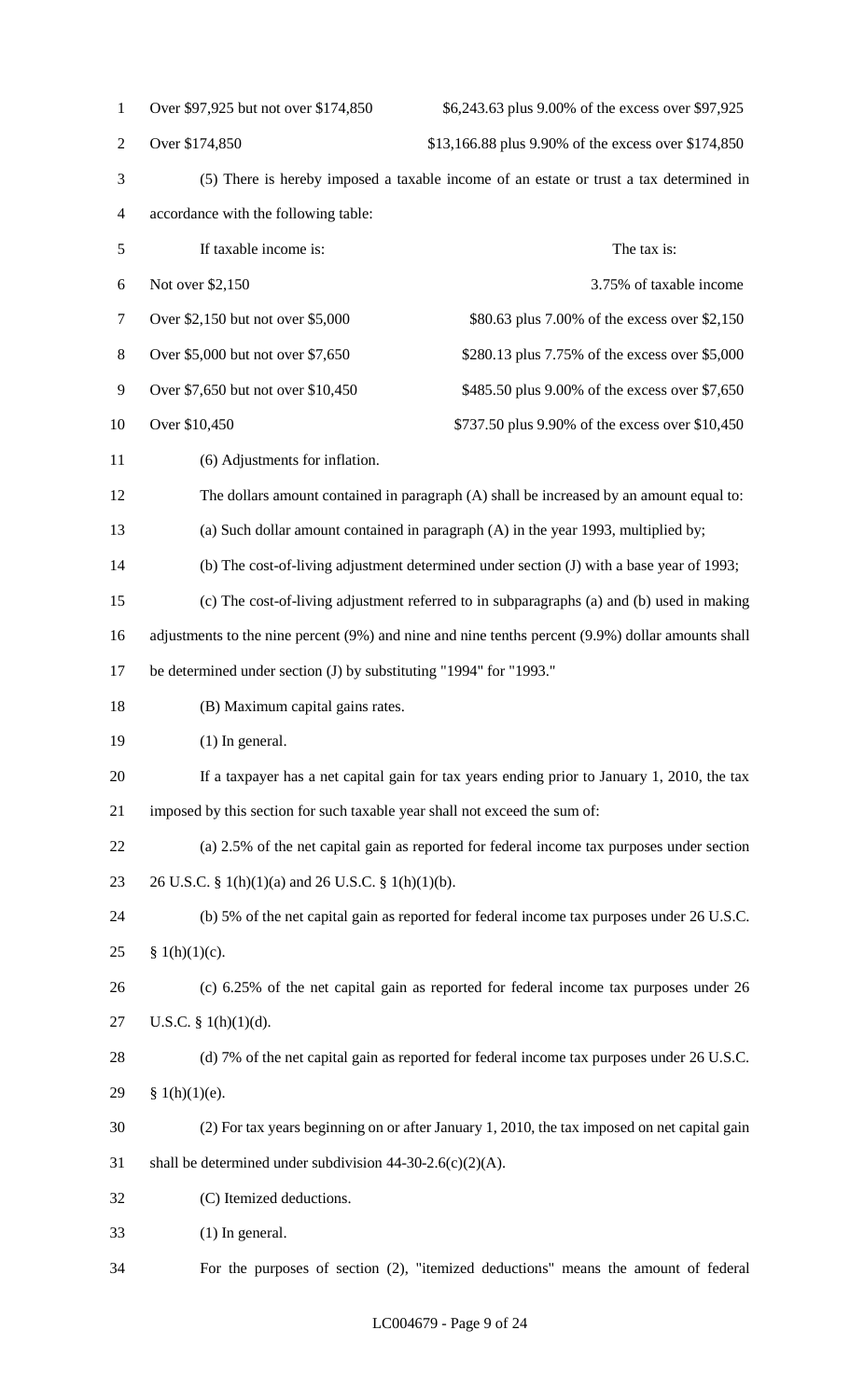| 1              | itemized deductions as modified by the modifications in § 44-30-12.                                   |  |  |  |  |
|----------------|-------------------------------------------------------------------------------------------------------|--|--|--|--|
| $\overline{c}$ | (2) Individuals who do not itemize their deductions.                                                  |  |  |  |  |
| 3              | In the case of an individual who does not elect to itemize his deductions for the taxable             |  |  |  |  |
| 4              | year, they may elect to take a standard deduction.                                                    |  |  |  |  |
| 5              | (3) Basic standard deduction.                                                                         |  |  |  |  |
| 6              | The Rhode Island standard deduction shall be allowed in accordance with the following                 |  |  |  |  |
| 7              | table:                                                                                                |  |  |  |  |
| 8              | Filing status<br>Amount                                                                               |  |  |  |  |
| 9              | Single<br>\$5,350                                                                                     |  |  |  |  |
| 10             | Married filing jointly or qualifying widow(er)<br>\$8,900                                             |  |  |  |  |
| 11             | Married filing separately<br>\$4,450                                                                  |  |  |  |  |
| 12             | Head of Household<br>\$7,850                                                                          |  |  |  |  |
| 13             | (4) Additional standard deduction for the aged and blind.                                             |  |  |  |  |
| 14             | An additional standard deduction shall be allowed for individuals age sixty-five (65) or              |  |  |  |  |
| 15             | older or blind in the amount of \$1,300 for individuals who are not married and \$1,050 for           |  |  |  |  |
| 16             | individuals who are married.                                                                          |  |  |  |  |
| 17             | (5) Limitation on basic standard deduction in the case of certain dependents.                         |  |  |  |  |
| 18             | In the case of an individual to whom a deduction under section $(E)$ is allowable to another          |  |  |  |  |
| 19             | taxpayer, the basic standard deduction applicable to such individual shall not exceed the greater of: |  |  |  |  |
| 20             | $(a)$ \$850;                                                                                          |  |  |  |  |
| 21             | (b) The sum of \$300 and such individual's earned income;                                             |  |  |  |  |
| 22             | (6) Certain individuals not eligible for standard deduction.                                          |  |  |  |  |
| 23             | In the case of:                                                                                       |  |  |  |  |
| 24             | (a) A married individual filing a separate return where either spouse itemizes deductions;            |  |  |  |  |
| 25             | (b) Nonresident alien individual;                                                                     |  |  |  |  |
| 26             | (c) An estate or trust;                                                                               |  |  |  |  |
| 27             | The standard deduction shall be zero.                                                                 |  |  |  |  |
| 28             | (7) Adjustments for inflation.                                                                        |  |  |  |  |
| 29             | Each dollar amount contained in paragraphs $(3)$ , $(4)$ and $(5)$ shall be increased by an amount    |  |  |  |  |
| 30             | equal to:                                                                                             |  |  |  |  |
| 31             | (a) Such dollar amount contained in paragraphs $(3)$ , $(4)$ and $(5)$ in the year 1988, multiplied   |  |  |  |  |
| 32             | by                                                                                                    |  |  |  |  |
| 33             | (b) The cost-of-living adjustment determined under section (J) with a base year of 1988.              |  |  |  |  |
| 34             | (D) Overall limitation on itemized deductions.                                                        |  |  |  |  |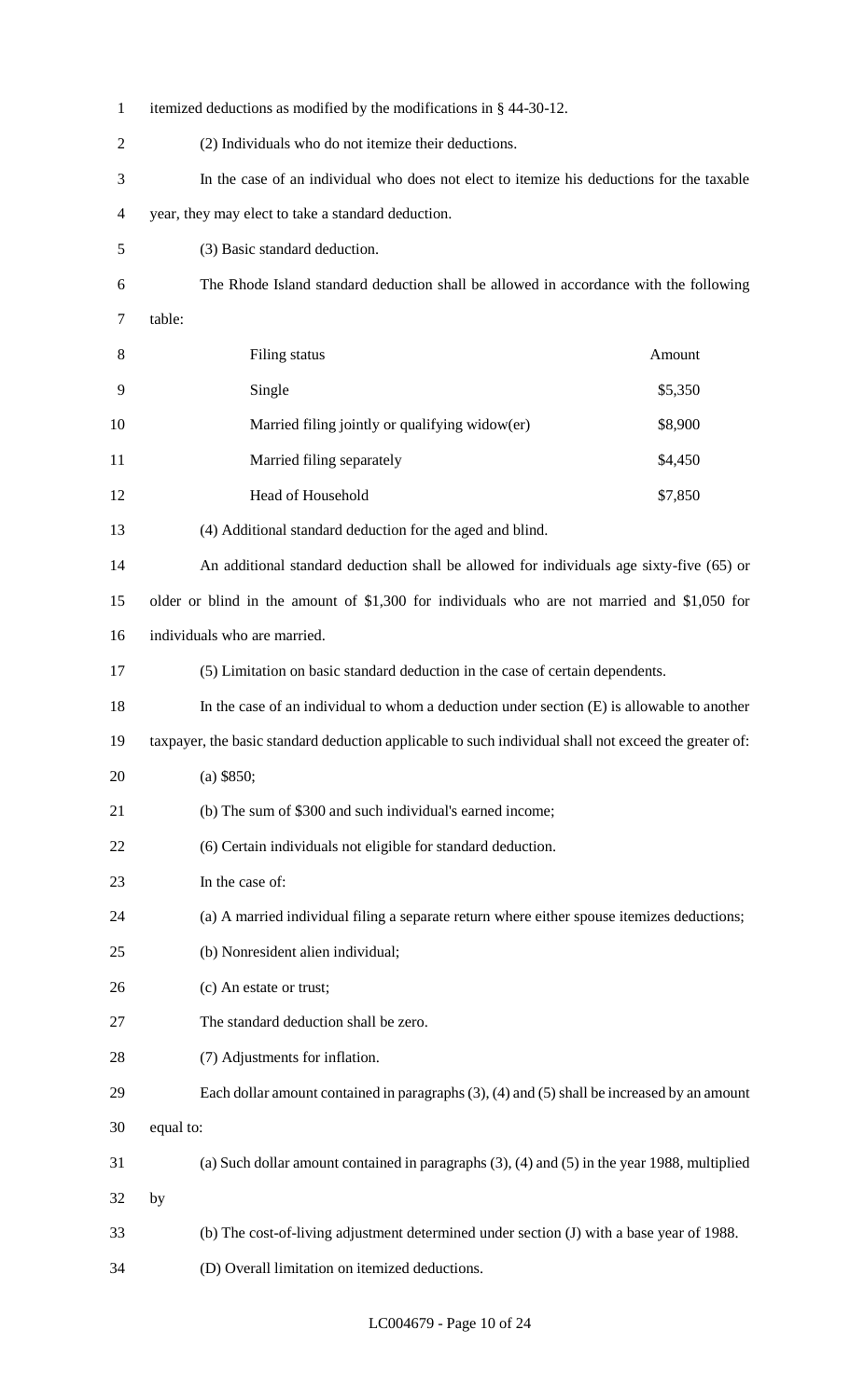| $\mathbf{1}$   | (1) General rule.                                                                                   |  |  |  |  |
|----------------|-----------------------------------------------------------------------------------------------------|--|--|--|--|
| $\overline{2}$ | In the case of an individual whose adjusted gross income as modified by $\S$ 44-30-12               |  |  |  |  |
| 3              | exceeds the applicable amount, the amount of the itemized deductions otherwise allowable for the    |  |  |  |  |
| 4              | taxable year shall be reduced by the lesser of:                                                     |  |  |  |  |
| 5              | (a) Three percent $(3%)$ of the excess of adjusted gross income as modified by § 44-30-12           |  |  |  |  |
| 6              | over the applicable amount; or                                                                      |  |  |  |  |
| 7              | (b) Eighty percent (80%) of the amount of the itemized deductions otherwise allowable for           |  |  |  |  |
| 8              | such taxable year.                                                                                  |  |  |  |  |
| 9              | (2) Applicable amount.                                                                              |  |  |  |  |
| 10             | (a) In general.                                                                                     |  |  |  |  |
| 11             | For purposes of this section, the term "applicable amount" means \$156,400 (\$78,200 in the         |  |  |  |  |
| 12             | case of a separate return by a married individual)                                                  |  |  |  |  |
| 13             | (b) Adjustments for inflation.                                                                      |  |  |  |  |
| 14             | Each dollar amount contained in paragraph (a) shall be increased by an amount equal to:             |  |  |  |  |
| 15             | (i) Such dollar amount contained in paragraph (a) in the year 1991, multiplied by                   |  |  |  |  |
| 16             | (ii) The cost-of-living adjustment determined under section (J) with a base year of 1991.           |  |  |  |  |
| 17             | (3) Phase-out of Limitation.                                                                        |  |  |  |  |
| 18             | (a) In general.                                                                                     |  |  |  |  |
| 19             | In the case of taxable year beginning after December 31, 2005, and before January 1, 2010,          |  |  |  |  |
| 20             | the reduction under section (1) shall be equal to the applicable fraction of the amount which would |  |  |  |  |
| 21             | be the amount of such reduction.                                                                    |  |  |  |  |
| 22             | (b) Applicable fraction.                                                                            |  |  |  |  |
| 23             | For purposes of paragraph (a), the applicable fraction shall be determined in accordance            |  |  |  |  |
| 24             | with the following table:                                                                           |  |  |  |  |
| 25             | For taxable years beginning in calendar year<br>The applicable fraction is                          |  |  |  |  |
| 26             | 2006 and 2007<br>2/3                                                                                |  |  |  |  |
| 27             | 2008 and 2009<br>1/3                                                                                |  |  |  |  |
| 28             | (E) Exemption amount.                                                                               |  |  |  |  |
| 29             | $(1)$ In general.                                                                                   |  |  |  |  |
| 30             | Except as otherwise provided in this subsection, the term "exemption amount" means                  |  |  |  |  |
| 31             | \$3,400.                                                                                            |  |  |  |  |
| 32             | (2) Exemption amount disallowed in case of certain dependents.                                      |  |  |  |  |
| 33             | In the case of an individual with respect to whom a deduction under this section is allowable       |  |  |  |  |
| 34             | to another taxpayer for the same taxable year, the exemption amount applicable to such individual   |  |  |  |  |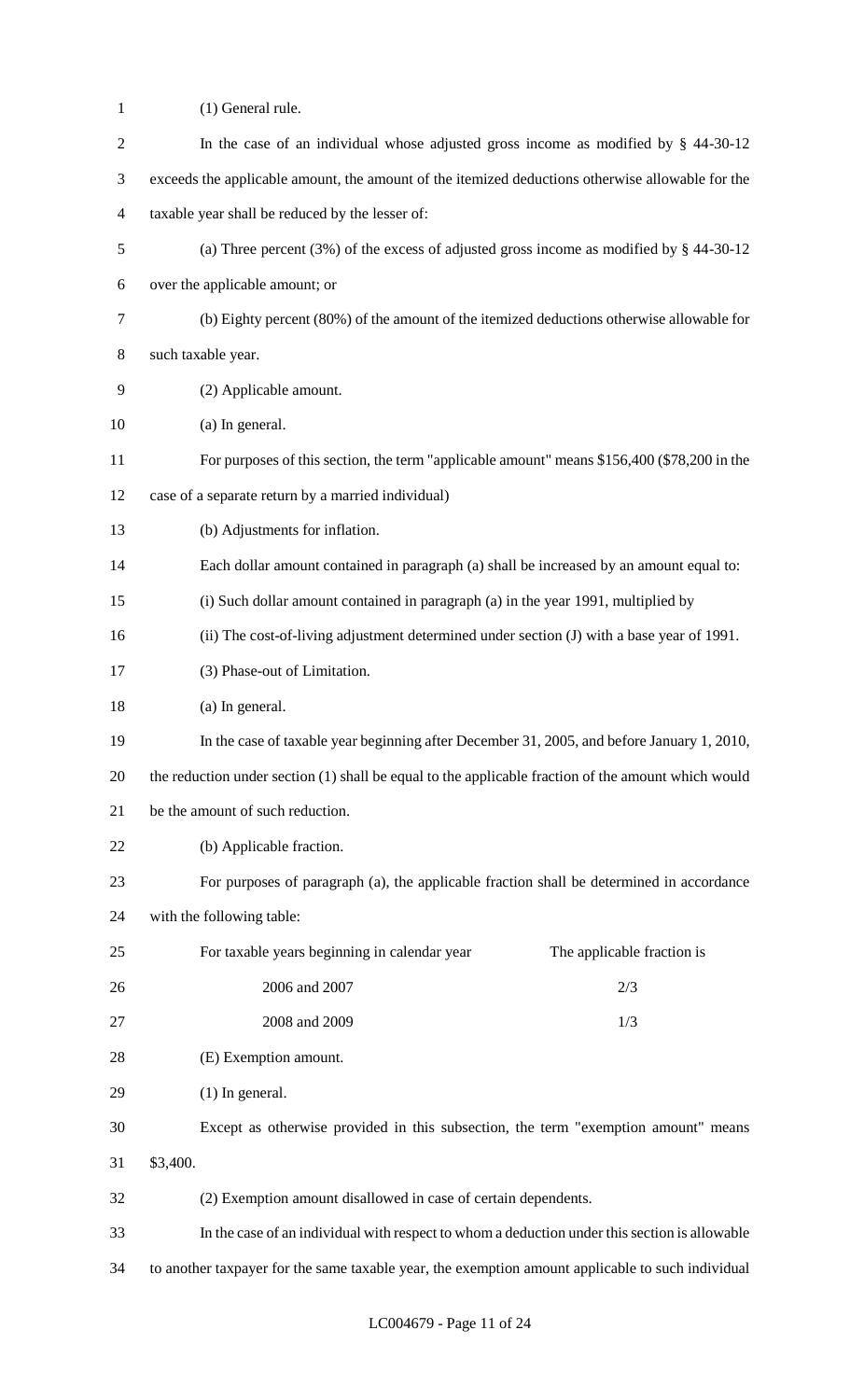- for such individual's taxable year shall be zero.
- (3) Adjustments for inflation. The dollar amount contained in paragraph (1) shall be increased by an amount equal to: (a) Such dollar amount contained in paragraph (1) in the year 1989, multiplied by (b) The cost-of-living adjustment determined under section (J) with a base year of 1989. (4) Limitation. (a) In general. In the case of any taxpayer whose adjusted gross income as modified for the taxable year exceeds the threshold amount shall be reduced by the applicable percentage. (b) Applicable percentage. In the case of any taxpayer whose adjusted gross income for the taxable year exceeds the threshold amount, the exemption amount shall be reduced by two (2) percentage points for each \$2,500 (or fraction thereof) by which the taxpayer's adjusted gross income for the taxable year exceeds the threshold amount. In the case of a married individual filing a separate return, the preceding sentence shall be applied by substituting ''\$1,250" for ''\$2,500." In no event shall the applicable percentage exceed one hundred percent (100%). (c) Threshold Amount. For the purposes of this paragraph, the term "threshold amount" shall be determined with the following table: 20 Filing status **Amount** 21 Single \$156,400 22 Married filing jointly of qualifying widow(er) \$234,600 23 Married filing separately \$117,300 24 Head of Household \$195,500 (d) Adjustments for inflation. Each dollar amount contained in paragraph (b) shall be increased by an amount equal to: (i) Such dollar amount contained in paragraph (b) in the year 1991, multiplied by (ii) The cost-of-living adjustment determined under section (J) with a base year of 1991. (5) Phase-out of limitation. (a) In general. In the case of taxable years beginning after December 31, 2005, and before January 1, 2010, the reduction under section 4 shall be equal to the applicable fraction of the amount which would be the amount of such reduction. (b) Applicable fraction.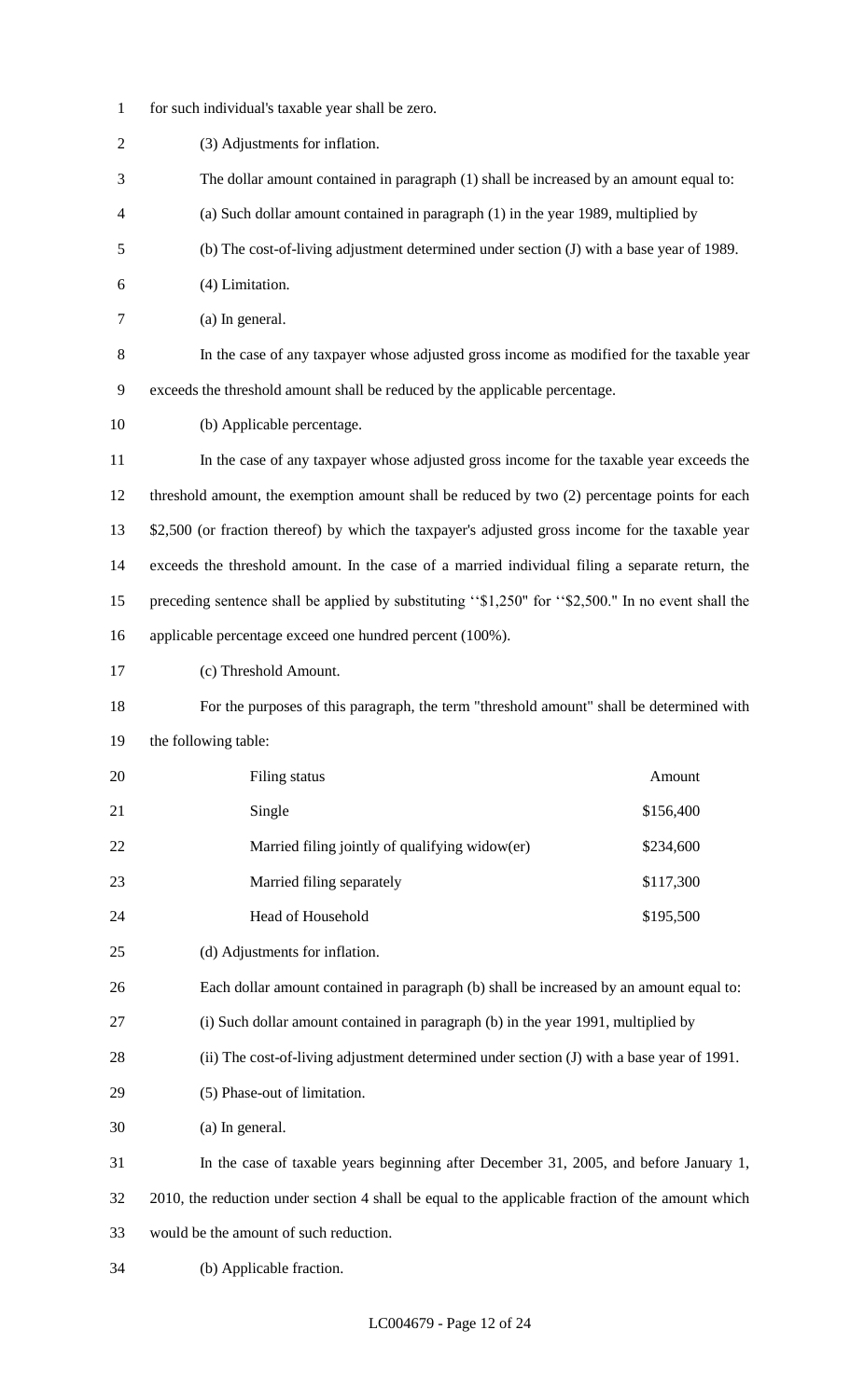| $\mathbf{1}$   | For the purposes of paragraph (a), the applicable fraction shall be determined in accordance     |                            |  |  |  |
|----------------|--------------------------------------------------------------------------------------------------|----------------------------|--|--|--|
| $\overline{2}$ | with the following table:                                                                        |                            |  |  |  |
| 3              | For taxable years beginning in calendar year                                                     | The applicable fraction is |  |  |  |
| 4              | 2006 and 2007                                                                                    | 2/3                        |  |  |  |
| 5              | 2008 and 2009                                                                                    | 1/3                        |  |  |  |
| 6              | (F) Alternative minimum tax.                                                                     |                            |  |  |  |
| $\tau$         | (1) General rule. There is hereby imposed (in addition to any other tax imposed by this          |                            |  |  |  |
| 8              | subtitle) a tax equal to the excess (if any) of:                                                 |                            |  |  |  |
| 9              | (a) The tentative minimum tax for the taxable year, over                                         |                            |  |  |  |
| 10             | (b) The regular tax for the taxable year.                                                        |                            |  |  |  |
| 11             | (2) The tentative minimum tax for the taxable year is the sum of:                                |                            |  |  |  |
| 12             | (a) 6.5 percent of so much of the taxable excess as does not exceed \$175,000, plus              |                            |  |  |  |
| 13             | (b) 7.0 percent of so much of the taxable excess above \$175,000.                                |                            |  |  |  |
| 14             | (3) The amount determined under the preceding sentence shall be reduced by the alternative       |                            |  |  |  |
| 15             | minimum tax foreign tax credit for the taxable year.                                             |                            |  |  |  |
| 16             | (4) Taxable excess. For the purposes of this subsection the term "taxable excess" means so       |                            |  |  |  |
| 17             | much of the federal alternative minimum taxable income as modified by the modifications in § 44- |                            |  |  |  |
| 18             | 30-12 as exceeds the exemption amount.                                                           |                            |  |  |  |
| 19             | (5) In the case of a married individual filing a separate return, subparagraph (2) shall be      |                            |  |  |  |
| 20             | applied by substituting "\$87,500" for \$175,000 each place it appears.                          |                            |  |  |  |
| 21             | (6) Exemption amount.                                                                            |                            |  |  |  |
| 22             | For purposes of this section "exemption amount" means:                                           |                            |  |  |  |
| 23             | Filing status                                                                                    | Amount                     |  |  |  |
| 24             | Single                                                                                           | \$39,150                   |  |  |  |
| 25             | Married filing jointly or qualifying widow(er)                                                   | \$53,700                   |  |  |  |
| 26             | Married filing separately                                                                        | \$26,850                   |  |  |  |
| 27             | Head of Household<br>\$39,150                                                                    |                            |  |  |  |
| 28             | Estate or trust                                                                                  | \$24,650                   |  |  |  |
| 29             | (7) Treatment of unearned income of minor children                                               |                            |  |  |  |
| 30             | (a) In general.                                                                                  |                            |  |  |  |
| 31             | In the case of a minor child, the exemption amount for purposes of section (6) shall not         |                            |  |  |  |
| 32             | exceed the sum of:                                                                               |                            |  |  |  |
| 33             | (i) Such child's earned income, plus                                                             |                            |  |  |  |
| 34             | $(ii)$ \$6,000.                                                                                  |                            |  |  |  |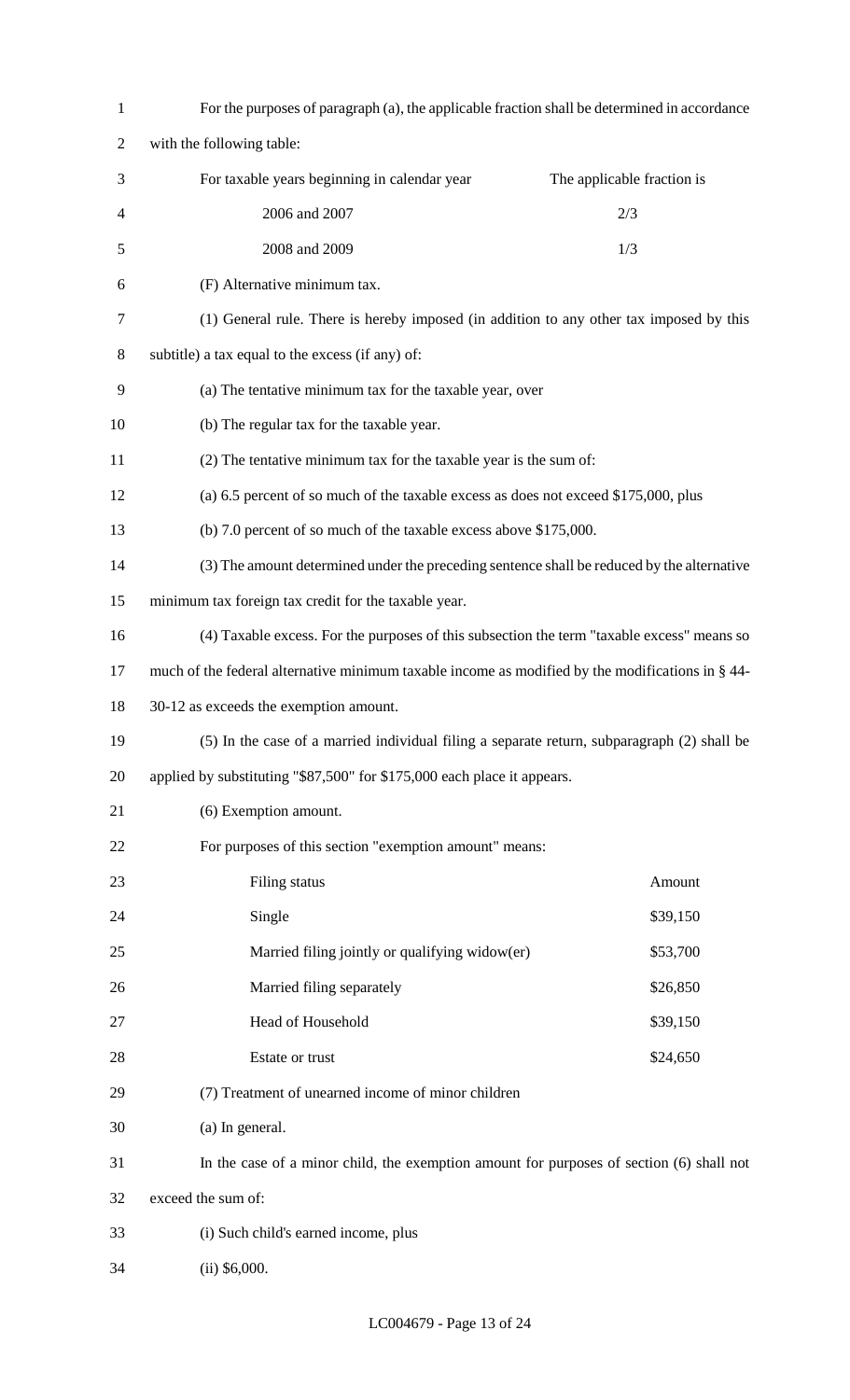| $\mathbf{1}$   | (8) Adjustments for inflation.                                                                 |           |  |  |  |  |
|----------------|------------------------------------------------------------------------------------------------|-----------|--|--|--|--|
| $\overline{c}$ | The dollar amount contained in paragraphs (6) and (7) shall be increased by an amount          |           |  |  |  |  |
| 3              | equal to:                                                                                      |           |  |  |  |  |
| 4              | (a) Such dollar amount contained in paragraphs $(6)$ and $(7)$ in the year 2004, multiplied by |           |  |  |  |  |
| 5              | (b) The cost-of-living adjustment determined under section (J) with a base year of 2004.       |           |  |  |  |  |
| 6              | (9) Phase-out.                                                                                 |           |  |  |  |  |
| 7              | (a) In general.                                                                                |           |  |  |  |  |
| 8              | The exemption amount of any taxpayer shall be reduced (but not below zero) by an amount        |           |  |  |  |  |
| 9              | equal to twenty-five percent (25%) of the amount by which alternative minimum taxable income   |           |  |  |  |  |
| 10             | of the taxpayer exceeds the threshold amount.                                                  |           |  |  |  |  |
| 11             | (b) Threshold amount.                                                                          |           |  |  |  |  |
| 12             | For purposes of this paragraph, the term "threshold amount" shall be determined with the       |           |  |  |  |  |
| 13             | following table:                                                                               |           |  |  |  |  |
| 14             | Filing status                                                                                  | Amount    |  |  |  |  |
| 15             | Single                                                                                         | \$123,250 |  |  |  |  |
| 16             | Married filing jointly or qualifying widow(er)<br>\$164,350                                    |           |  |  |  |  |
| 17             | Married filing separately                                                                      | \$82,175  |  |  |  |  |
| 18             | Head of Household                                                                              | \$123,250 |  |  |  |  |
| 19             | <b>Estate or Trust</b>                                                                         | \$82,150  |  |  |  |  |
| 20             | (c) Adjustments for inflation                                                                  |           |  |  |  |  |
| 21             | Each dollar amount contained in paragraph (9) shall be increased by an amount equal to:        |           |  |  |  |  |
| 22             | (i) Such dollar amount contained in paragraph (9) in the year 2004, multiplied by              |           |  |  |  |  |
| 23             | (ii) The cost-of-living adjustment determined under section (J) with a base year of 2004.      |           |  |  |  |  |
| 24             | (G) Other Rhode Island taxes.                                                                  |           |  |  |  |  |
| 25             | (1) General rule. There is hereby imposed (in addition to any other tax imposed by this        |           |  |  |  |  |
| 26             | subtitle) a tax equal to twenty-five percent $(25%)$ of:                                       |           |  |  |  |  |
| 27             | (a) The Federal income tax on lump-sum distributions.                                          |           |  |  |  |  |
| 28             | (b) The Federal income tax on parents' election to report child's interest and dividends.      |           |  |  |  |  |
| 29             | (c) The recapture of Federal tax credits that were previously claimed on Rhode Island          |           |  |  |  |  |
| 30             | return.                                                                                        |           |  |  |  |  |
| 31             | (H) Tax for children under 18 with investment income.                                          |           |  |  |  |  |
| 32             | (1) General rule. There is hereby imposed a tax equal to twenty-five percent $(25%)$ of:       |           |  |  |  |  |
| 33             | (a) The Federal tax for children under the age of 18 with investment income.                   |           |  |  |  |  |
| 34             | (I) Averaging of farm income.                                                                  |           |  |  |  |  |

LC004679 - Page 14 of 24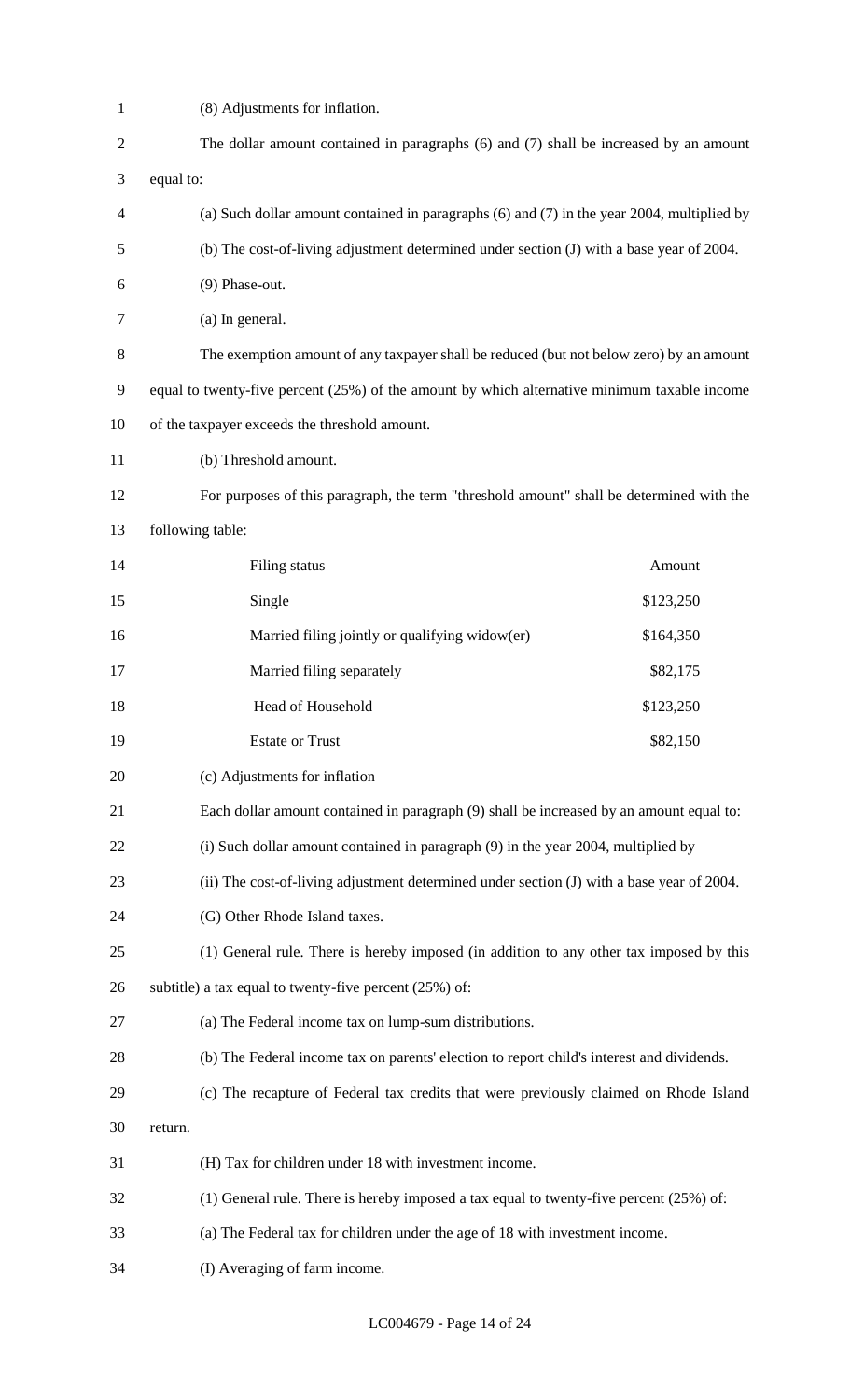| $\mathbf{1}$   | (1) General rule. At the election of an individual engaged in a farming business or fishing             |  |  |  |
|----------------|---------------------------------------------------------------------------------------------------------|--|--|--|
| $\overline{c}$ | business, the tax imposed in section 2 shall be equal to twenty-five percent $(25%)$ of:                |  |  |  |
| 3              | (a) The Federal averaging of farm income as determined in IRC section 1301 [26 U.S.C. $\S$              |  |  |  |
| 4              | 1301].                                                                                                  |  |  |  |
| 5              | (J) Cost-of-living adjustment.                                                                          |  |  |  |
| 6              | $(1)$ In general.                                                                                       |  |  |  |
| $\tau$         | The cost-of-living adjustment for any calendar year is the percentage (if any) by which:                |  |  |  |
| 8              | (a) The CPI for the preceding calendar year exceeds                                                     |  |  |  |
| 9              | (b) The CPI for the base year.                                                                          |  |  |  |
| 10             | (2) CPI for any calendar year.                                                                          |  |  |  |
| 11             | For purposes of paragraph (1), the CPI for any calendar year is the average of the consumer             |  |  |  |
| 12             | price index as of the close of the twelve (12) month period ending on August 31 of such calendar        |  |  |  |
| 13             | year.                                                                                                   |  |  |  |
| 14             | (3) Consumer price index.                                                                               |  |  |  |
| 15             | For purposes of paragraph (2), the term "consumer price index" means the last consumer                  |  |  |  |
| 16             | price index for all urban consumers published by the department of labor. For purposes of the           |  |  |  |
| 17             | preceding sentence, the revision of the consumer price index that is most consistent with the           |  |  |  |
|                |                                                                                                         |  |  |  |
| 18             | consumer price index for calendar year 1986 shall be used.                                              |  |  |  |
| 19             | (4) Rounding.                                                                                           |  |  |  |
| 20             | (a) In general.                                                                                         |  |  |  |
| 21             | If any increase determined under paragraph (1) is not a multiple of \$50, such increase shall           |  |  |  |
| 22             | be rounded to the next lowest multiple of \$50.                                                         |  |  |  |
| 23             | (b) In the case of a married individual filing a separate return, subparagraph (a) shall be             |  |  |  |
| 24             | applied by substituting "\$25" for \$50 each place it appears.                                          |  |  |  |
| 25             | (K) Credits against tax. For tax years beginning on or after January 1, 2001, a taxpayer                |  |  |  |
| 26             | entitled to any of the following federal credits enacted prior to January 1, 1996, shall be entitled to |  |  |  |
| 27             | a credit against the Rhode Island tax imposed under this section:                                       |  |  |  |
| 28             | (1) [Deleted by P.L. 2007, ch. 73, art. 7, § 5.]                                                        |  |  |  |
| 29             | (2) Child and dependent care credit;                                                                    |  |  |  |
| 30             | (3) General business credits;                                                                           |  |  |  |
| 31             | (4) Credit for elderly or the disabled;                                                                 |  |  |  |
| 32             | (5) Credit for prior year minimum tax;                                                                  |  |  |  |
| 33             | (6) Mortgage interest credit;                                                                           |  |  |  |

LC004679 - Page 15 of 24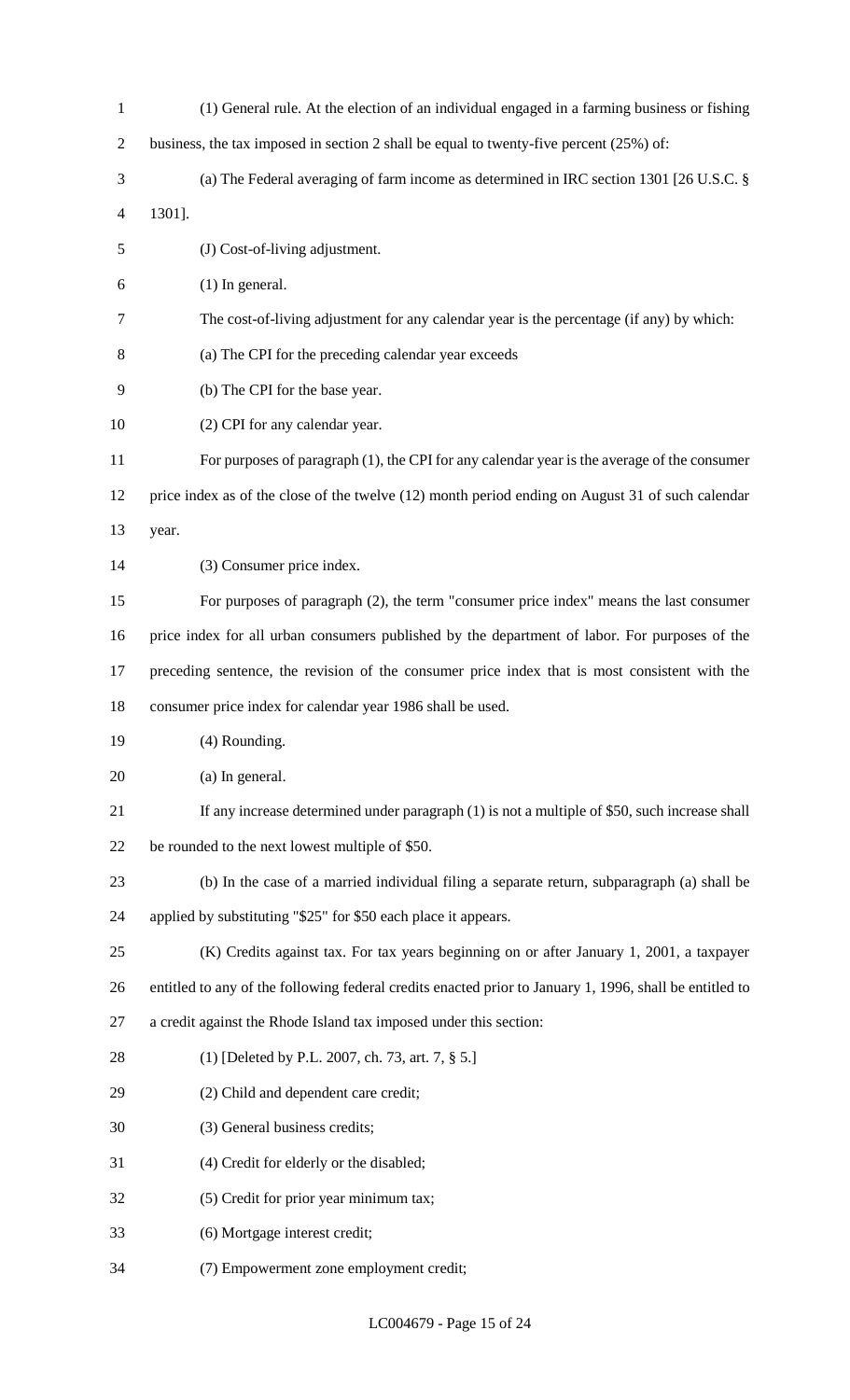(8) Qualified electric vehicle credit.

 (L) Credit against tax for adoption. For tax years beginning on or after January 1, 2006, a taxpayer entitled to the federal adoption credit shall be entitled to a credit against the Rhode Island tax imposed under this section if the adopted child was under the care, custody, or supervision of the Rhode Island department of children, youth and families prior to the adoption.

 (M) The credit shall be twenty-five percent (25%) of the aforementioned federal credits provided there shall be no deduction based on any federal credits enacted after January 1, 1996, including the rate reduction credit provided by the federal Economic Growth and Tax Reconciliation Act of 2001 (EGTRRA). In no event shall the tax imposed under this section be reduced to less than zero. A taxpayer required to recapture any of the above credits for federal tax purposes shall determine the Rhode Island amount to be recaptured in the same manner as prescribed in this subsection.

(N) Rhode Island earned-income credit.

14 (1) In general.

 For tax years beginning before January 1, 2015, a taxpayer entitled to a federal earned- income credit shall be allowed a Rhode Island earned-income credit equal to twenty-five percent (25%) of the federal earned-income credit. Such credit shall not exceed the amount of the Rhode Island income tax.

 For tax years beginning on or after January 1, 2015, and before January 1, 2016, a taxpayer entitled to a federal earned-income credit shall be allowed a Rhode Island earned-income credit equal to ten percent (10%) of the federal earned-income credit. Such credit shall not exceed the amount of the Rhode Island income tax.

 For tax years beginning on or after January 1, 2016, a taxpayer entitled to a federal earned- income credit shall be allowed a Rhode Island earned-income credit equal to twelve and one-half percent (12.5%) of the federal earned-income credit. Such credit shall not exceed the amount of the Rhode Island income tax.

 For tax years beginning on or after January 1, 2017, a taxpayer entitled to a federal earned- income credit shall be allowed a Rhode Island earned-income credit equal to fifteen percent (15%) of the federal earned-income credit. Such credit shall not exceed the amount of the Rhode Island income tax.

(2) Refundable portion.

 In the event the Rhode Island earned-income credit allowed under paragraph (N)(1) of this section exceeds the amount of Rhode Island income tax, a refundable earned-income credit shall be allowed as follows.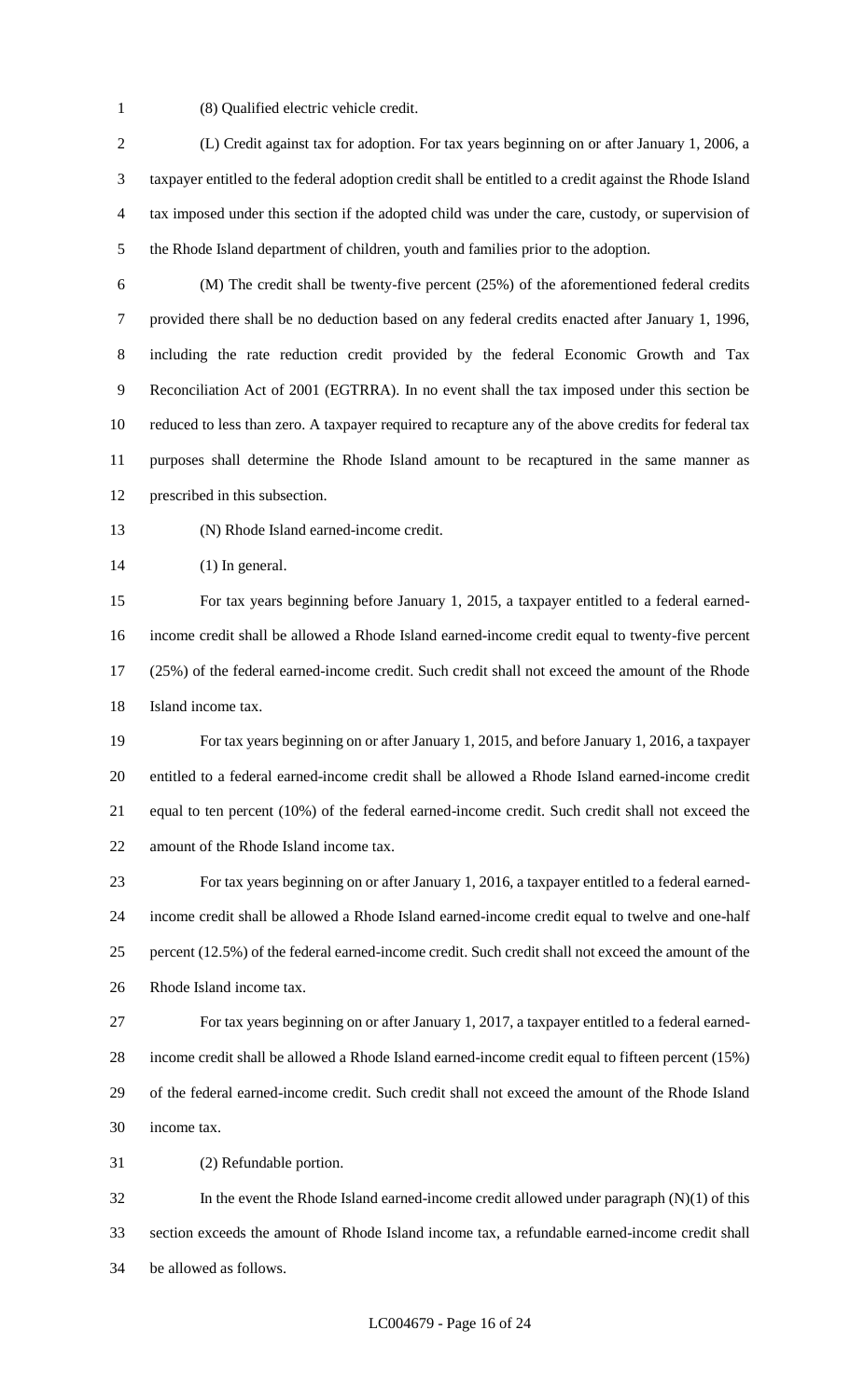(i) For tax years beginning before January 1, 2015, for purposes of paragraph (2) refundable earned-income credit means fifteen percent (15%) of the amount by which the Rhode Island earned-income credit exceeds the Rhode Island income tax.

 (ii) For tax years beginning on or after January 1, 2015, for purposes of paragraph (2) refundable earned-income credit means one hundred percent (100%) of the amount by which the Rhode Island earned-income credit exceeds the Rhode Island income tax.

 (O) The tax administrator shall recalculate and submit necessary revisions to paragraphs (A) through (J) to the general assembly no later than February 1, 2010, and every three (3) years thereafter for inclusion in the statute.

 (3) For the period January 1, 2011, through December 31, 2011, and thereafter, "Rhode Island taxable income" means federal adjusted gross income as determined under the Internal Revenue Code, 26 U.S.C. § 1 et seq., and as modified for Rhode Island purposes pursuant to § 44- 30-12 less the amount of Rhode Island Basic Standard Deduction allowed pursuant to subparagraph 44-30-2.6(c)(3)(B), and less the amount of personal exemption allowed pursuant to subparagraph  $44-30-2.6(c)(3)(C)$ .

16 (A) Tax imposed.

 (I) There is hereby imposed on the taxable income of married individuals filing joint returns, qualifying widow(er), every head of household, unmarried individuals, married individuals filing separate returns and bankruptcy estates, a tax determined in accordance with the following table:

| 21 | RI Taxable Income |              |                     | RI Income Tax      |  |  |
|----|-------------------|--------------|---------------------|--------------------|--|--|
| 22 | Over              | But not over | Pay $+$ % on Excess | on the amount over |  |  |
| 23 | $$0-$             | \$55,000     | $$0 + 3.75\%$       | \$0                |  |  |
| 24 | $55,000 -$        | 125,000      | $2,063 + 4.75\%$    | 55,000             |  |  |
| 25 | $125,000 -$       |              | $5,388 + 5.99\%$    | 125,000            |  |  |

(II) There is hereby imposed on the taxable income of an estate or trust a tax determined in

accordance with the following table:

| 28 | RI Taxable Income |              |                     | RI Income Tax      |
|----|-------------------|--------------|---------------------|--------------------|
| 29 | Over              | But not over | $Pay + % on Excess$ | on the amount over |
| 30 | $$0-$             | \$2,230      | $$0 + 3.75\%$       | \$0                |
| 31 | $2,230 -$         | 7,022        | $84 + 4.75%$        | 2,230              |
| 32 | $7,022 -$         |              | $312 + 5.99\%$      | 7,022              |

(B) Deductions:

(I) Rhode Island Basic Standard Deduction.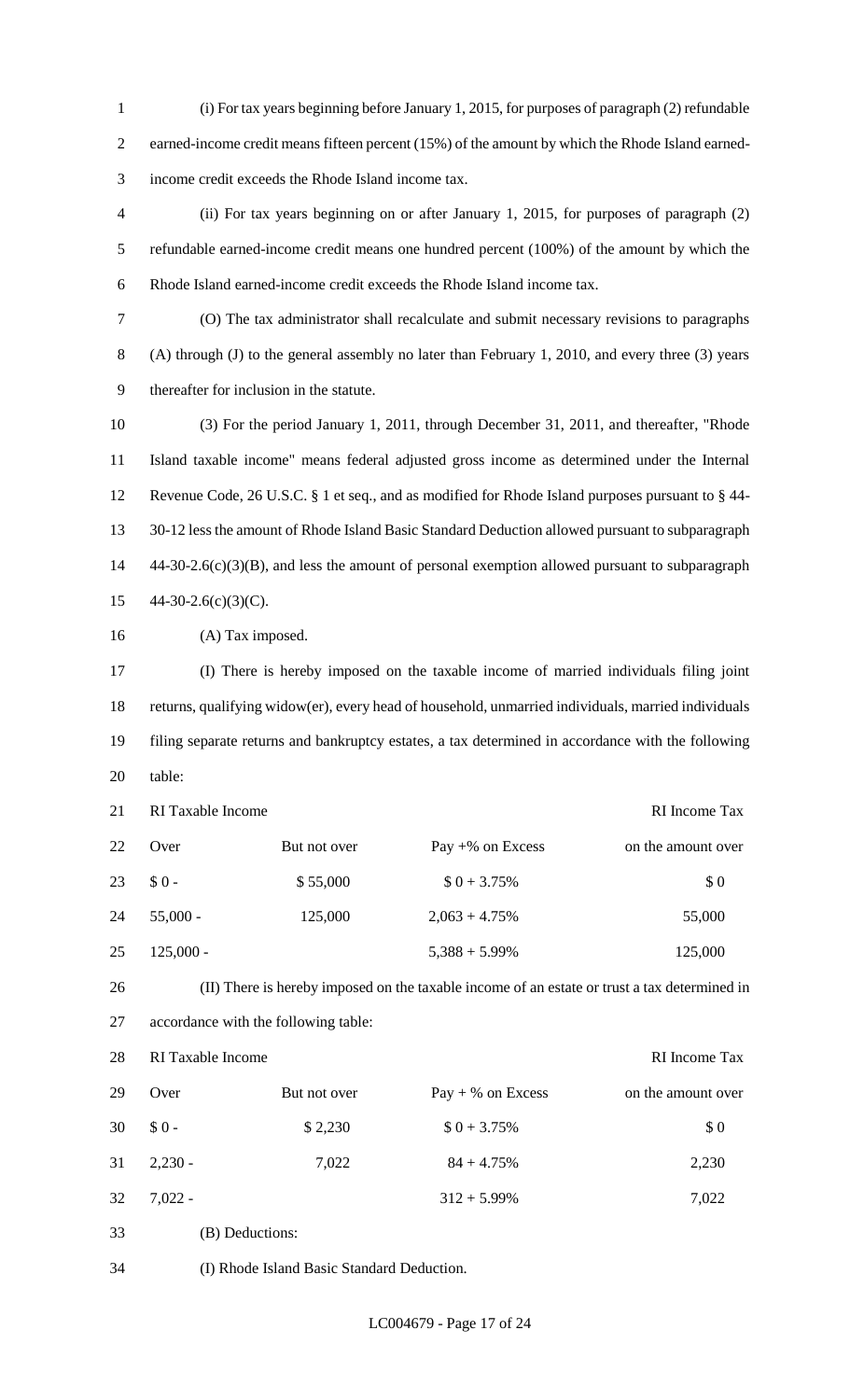Only the Rhode Island standard deduction shall be allowed in accordance with the following table: Filing status: Amount

| 4 | Single                                         | \$7,500  |
|---|------------------------------------------------|----------|
| 5 | Married filing jointly or qualifying widow(er) | \$15,000 |
| 6 | Married filing separately                      | \$7,500  |
|   | Head of Household                              | \$11,250 |

 (II) Nonresident alien individuals, estates and trusts are not eligible for standard deductions.

 (III) In the case of any taxpayer whose adjusted gross income, as modified for Rhode Island purposes pursuant to § 44-30-12, for the taxable year exceeds one hundred seventy-five thousand 12 dollars (\$175,000), the standard deduction amount shall be reduced by the applicable percentage. The term "applicable percentage" means twenty (20) percentage points for each five thousand dollars (\$5,000) (or fraction thereof) by which the taxpayer's adjusted gross income for the taxable year exceeds one hundred seventy-five thousand dollars (\$175,000).

(C) Exemption Amount:

 (I) The term "exemption amount" means three thousand five hundred dollars (\$3,500) multiplied by the number of exemptions allowed for the taxable year for federal income tax purposes. For tax years beginning on or after 2018, the term "exemption amount" means the same as it does in 26 U.S.C. § 151 and 26 U.S.C. § 152 just prior to the enactment of the Tax Cuts and Jobs Act (Pub. L. No. 115-97) on December 22, 2017.

 (II) Exemption amount disallowed in case of certain dependents. In the case of an individual with respect to whom a deduction under this section is allowable to another taxpayer for the same taxable year, the exemption amount applicable to such individual for such individual's taxable year shall be zero.

(III) Identifying information required.

27 (1) Except as provided in § 44-30-2.6(c)(3)(C)(II) of this section, no exemption shall be allowed under this section with respect to any individual unless the Taxpayer Identification Number of such individual is included on the federal return claiming the exemption for the same tax filing period.

31 (2) Notwithstanding the provisions of  $§$  44-30-2.6(c)(3)(C)(I) of this section, in the event that the Taxpayer Identification Number for each individual is not required to be included on the federal tax return for the purposes of claiming a personal exemption(s), then the Taxpayer Identification Number must be provided on the Rhode Island tax return for the purpose of claiming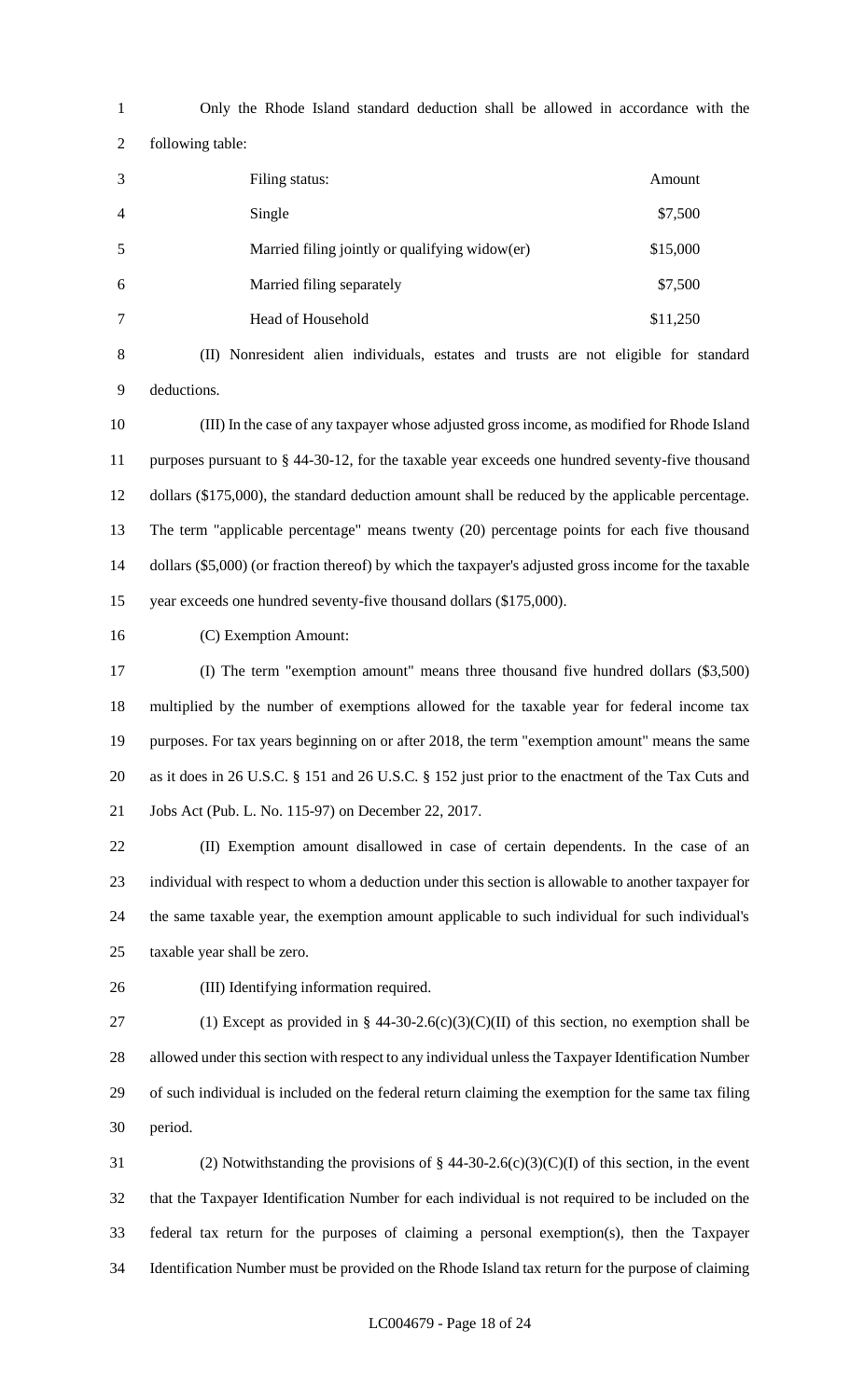1 said exemption(s).

 (D) In the case of any taxpayer whose adjusted gross income, as modified for Rhode Island purposes pursuant to § 44-30-12, for the taxable year exceeds one hundred seventy-five thousand dollars (\$175,000), the exemption amount shall be reduced by the applicable percentage. The term "applicable percentage" means twenty (20) percentage points for each five thousand dollars (\$5,000) (or fraction thereof) by which the taxpayer's adjusted gross income for the taxable year exceeds one hundred seventy-five thousand dollars (\$175,000).

 (E) Adjustment for inflation. The dollar amount contained in subparagraphs 44-30- 9 2.6(c)(3)(A), 44-30-2.6(c)(3)(B) and 44-30-2.6(c)(3)(C) shall be increased annually by an amount equal to:

11 (I) Such dollar amount contained in subparagraphs  $44-30-2.6(c)(3)(A)$ ,  $44-30-2.6(c)(3)(B)$ 12 and 44-30-2.6(c)(3)(C) adjusted for inflation using a base tax year of 2000, multiplied by;

(II) The cost-of-living adjustment with a base year of 2000.

 (III) For the purposes of this section, the cost-of-living adjustment for any calendar year is the percentage (if any) by which the consumer price index for the preceding calendar year exceeds the consumer price index for the base year. The consumer price index for any calendar year is the average of the consumer price index as of the close of the twelve-month (12) period ending on August 31, of such calendar year.

 (IV) For the purpose of this section the term "consumer price index" means the last consumer price index for all urban consumers published by the department of labor. For the purpose of this section the revision of the consumer price index that is most consistent with the consumer price index for calendar year 1986 shall be used.

 (V) If any increase determined under this section is not a multiple of fifty dollars (\$50.00), such increase shall be rounded to the next lower multiple of fifty dollars (\$50.00). In the case of a married individual filing separate return, if any increase determined under this section is not a multiple of twenty-five dollars (\$25.00), such increase shall be rounded to the next lower multiple of twenty-five dollars (\$25.00).

(F) Credits against tax.

 (I) Notwithstanding any other provisions of Rhode Island Law, for tax years beginning on or after January 1, 2011, the only credits allowed against a tax imposed under this chapter shall be as follows:

 (a) Rhode Island earned-income credit: Credit shall be allowed for earned- income credit 33 pursuant to subparagraph  $44-30-2.6(c)(2)(N)$ .

(b) Property Tax Relief Credit: Credit shall be allowed for property tax relief as provided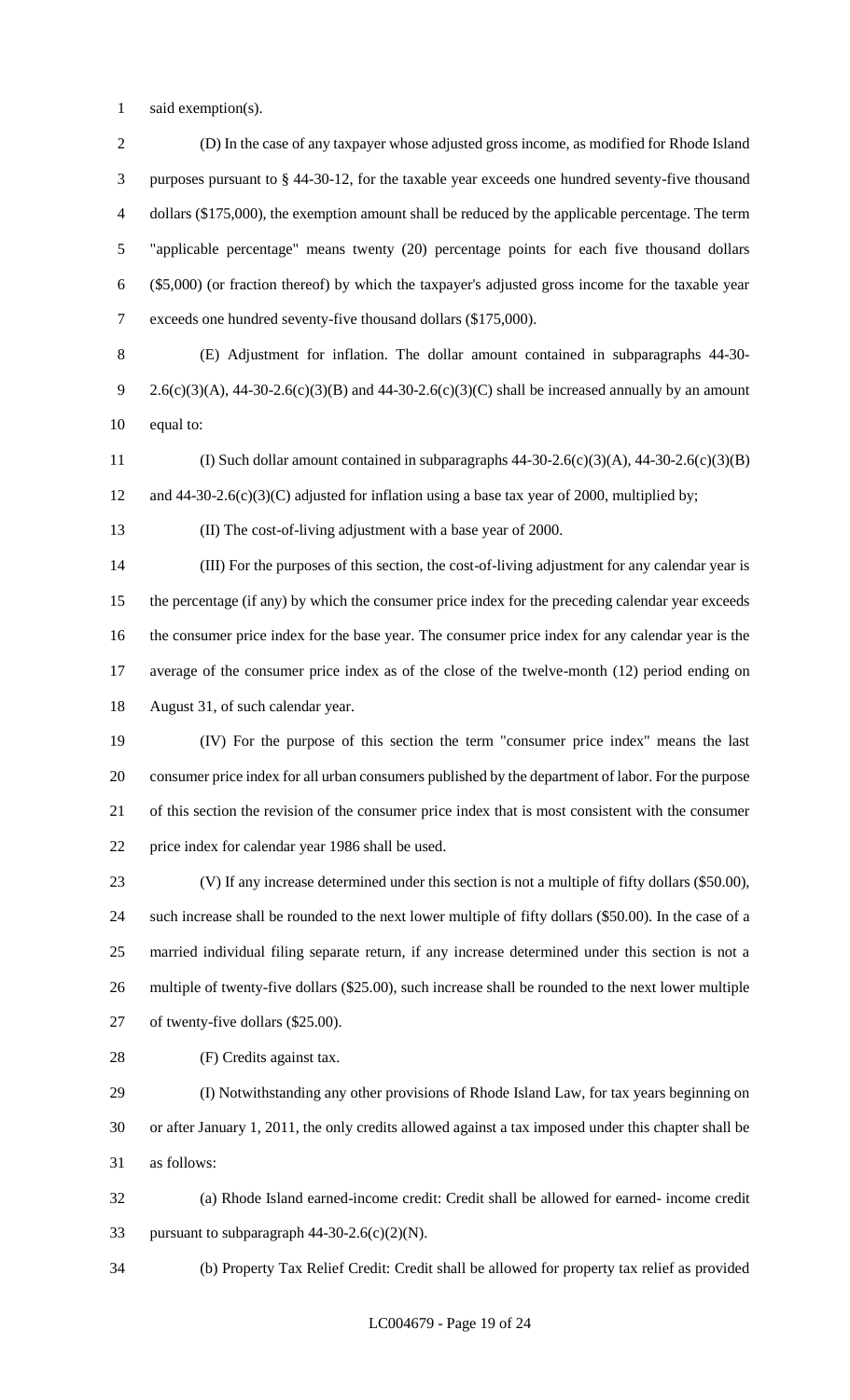- in § 44-33-1 et seq.
- (c) Lead Paint Credit: Credit shall be allowed for residential lead abatement income tax credit as provided in § 44-30.3-1 et seq.

 (d) Credit for income taxes of other states. Credit shall be allowed for income tax paid to other states pursuant to § 44-30-74.

- (e) Historic Structures Tax Credit: Credit shall be allowed for historic structures tax credit as provided in § 44-33.2-1 et seq.
- 

 (f) Motion Picture Productions Tax Credit: Credit shall be allowed for motion picture production tax credit as provided in § 44-31.2-1 et seq.

- (g) Child and Dependent Care: Credit shall be allowed for twenty-five percent (25%) of the federal child and dependent care credit allowable for the taxable year for federal purposes; provided, however, such credit shall not exceed the Rhode Island tax liability.
- (h) Tax credits for contributions to Scholarship Organizations: Credit shall be allowed for contributions to scholarship organizations as provided in chapter 62 of title 44.
- (i) Credit for tax withheld. Wages upon which tax is required to be withheld shall be taxable as if no withholding were required, but any amount of Rhode Island personal income tax actually deducted and withheld in any calendar year shall be deemed to have been paid to the tax administrator on behalf of the person from whom withheld, and the person shall be credited with having paid that amount of tax for the taxable year beginning in that calendar year. For a taxable year of less than twelve (12) months, the credit shall be made under regulations of the tax administrator.
- 

22 (j) Stay Invested in RI Wavemaker Fellowship: Credit shall be allowed for stay invested in 23 RI wavemaker fellowship program as provided in § 42-64.26-1 et seq.

 (k) Rebuild Rhode Island: Credit shall be allowed for rebuild RI tax credit as provided in § 42-64.20-1 et seq.

 (l) Rhode Island Qualified Jobs Incentive Program: Credit shall be allowed for Rhode Island new qualified jobs incentive program credit as provided in § 44-48.3-1 et seq.

 (m) Historic homeownership assistance act: Effective for tax year 2017 and thereafter, unused carryforward for such credit previously issued shall be allowed for the historic homeownership assistance act as provided in § 44-33.1-4. This allowance is for credits already issued pursuant to § 44-33.1-4 and shall not be construed to authorize the issuance of new credits under the historic homeownership assistance act.

 (2) Except as provided in section 1 above, no other state and federal tax credit shall be available to the taxpayers in computing tax liability under this chapter.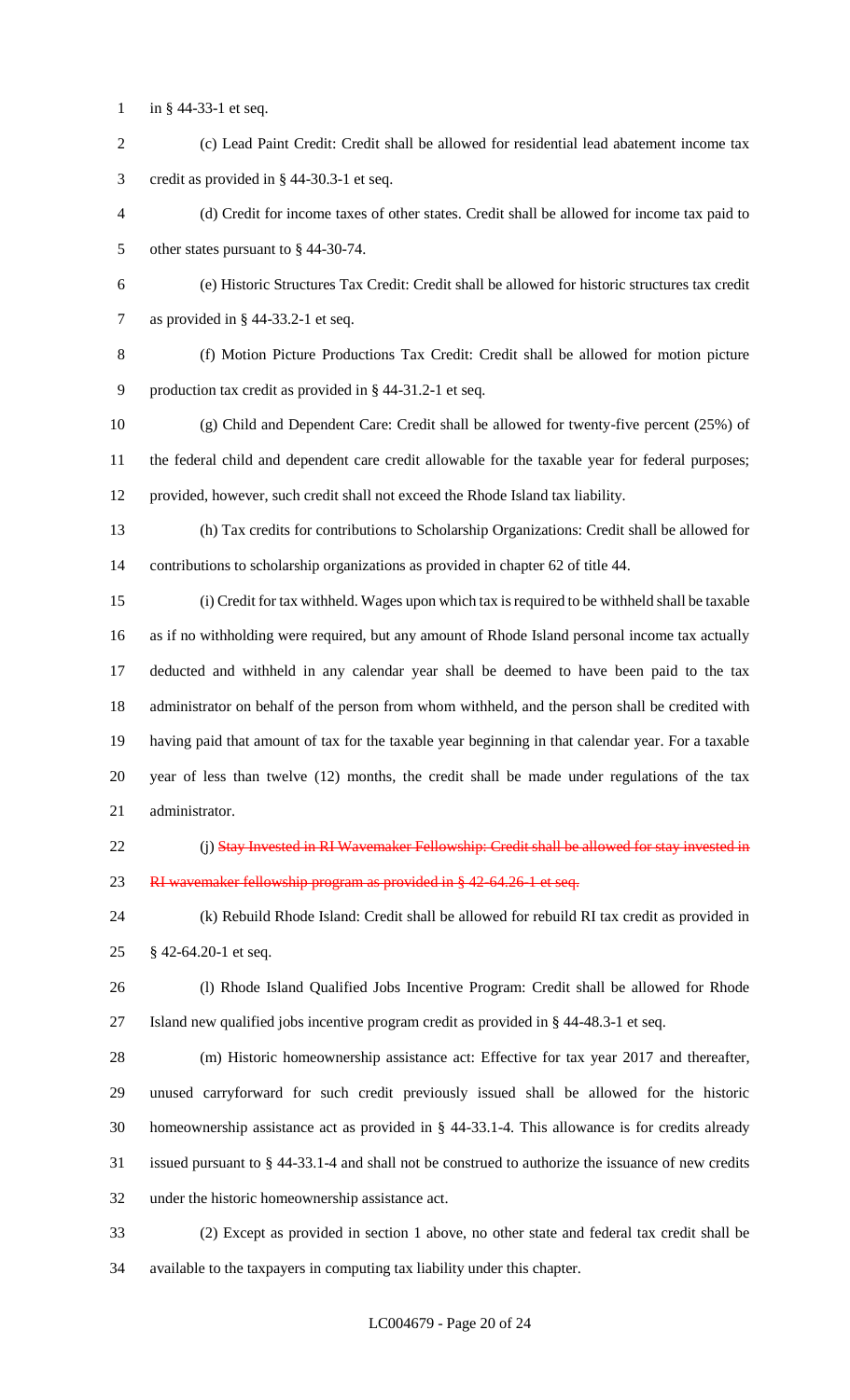| $\mathbf{1}$   | SECTION 3. Title 44 of the General Laws entitled "TAXATION" is hereby amended by                     |  |  |
|----------------|------------------------------------------------------------------------------------------------------|--|--|
| $\overline{2}$ | adding thereto the following chapter:                                                                |  |  |
| 3              | <b>CHAPTER 70</b>                                                                                    |  |  |
| $\overline{4}$ | STAY INVESTED IN RI TAX CREDIT                                                                       |  |  |
| 5              | 44-70-1. Definitions.                                                                                |  |  |
| 6              | As used in this chapter:                                                                             |  |  |
| $\overline{7}$ | (1) "Eligible expenses" or "education loan repayment expenses" means annual higher                   |  |  |
| $8\,$          | education loan repayment expenses, including, without limitation, principal, interest and fees, as   |  |  |
| 9              | may be applicable, incurred by an eligible graduate and which the eligible graduate is obligated to  |  |  |
| 10             | repay for attendance at a post-secondary institution of higher learning.                             |  |  |
| 11             | (2) "Eligible graduate" means an individual who meets the eligibility requirements under             |  |  |
| 12             | this chapter.                                                                                        |  |  |
| 13             | (3) "Eligibility period" means a term of up to four (4) years beginning with the date that           |  |  |
| 14             | an eligible graduate commences repayment on a student loan under this chapter and expiring at the    |  |  |
| 15             | conclusion of the fourth year after such date specified.                                             |  |  |
| 16             | (4) "Eligibility requirements" means the following qualifications or criteria required for a         |  |  |
| 17             | taxpayer to claim a tax credit under this chapter:                                                   |  |  |
| 18             | (i) That the taxpayer shall have graduated from an accredited two (2) year, four (4) year or         |  |  |
| 19             | graduate post-secondary institution of higher learning with an associate's, bachelor's, graduate, or |  |  |
| 20             | post-graduate degree and at which the taxpayer incurred education loan repayment expenses; and       |  |  |
| 21             | (ii) That the taxpayer shall be a full-time employee with a Rhode Island-based employer              |  |  |
| 22             | located in this state throughout the eligibility period, whose employment is for work in one or more |  |  |
| 23             | of the following covered fields: life, natural or environmental sciences; computer, information or   |  |  |
| 24             | software technology; advanced mathematics or finance; engineering; industrial design or other        |  |  |
| 25             | commercially related design field; or medicine or medical device technology.                         |  |  |
| 26             | (5) "Full-time employee" means a person who is employed by a business for consideration              |  |  |
| 27             | for a minimum of at least thirty-five (35) hours per week, or who renders any other standard of      |  |  |
| 28             | service generally accepted by custom or practice as full-time employment, or who is employed by      |  |  |
| 29             | a professional employer organization pursuant to an employee leasing agreement between the           |  |  |
| 30             | business and the professional employer organization for a minimum of thirty-five (35) hours per      |  |  |
| 31             | week, or who renders any other standard of service generally accepted by custom or practice as       |  |  |
| 32             | full-time employment, and whose wages are subject to withholding.                                    |  |  |
| 33             | (6) "Rhode Island-based employer" means:                                                             |  |  |
| 34             | (i) An employer having a principal place of business or at least fifty-one percent $(51\%)$ of       |  |  |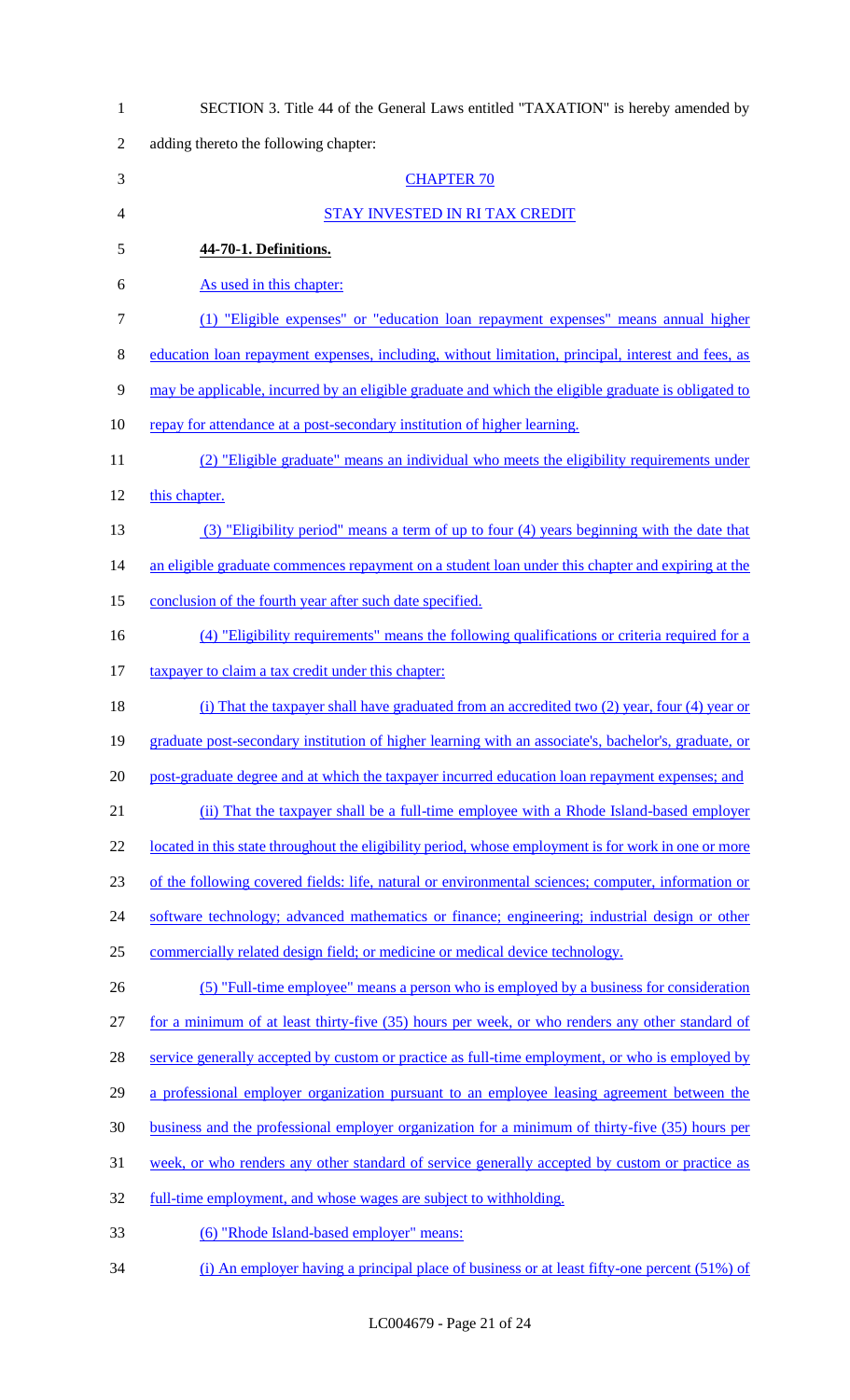- its employees located in this state; or
- 2 (ii) An employer registered to conduct business in this state that reported Rhode Island tax liability in the previous tax year. (7) "Service period" means a twelve (12) month period beginning on the date that an eligible graduate commences repayment on a student loan. (8) "Student loan" means a loan to an individual by a public authority or private lender to assist the individual to pay for tuition, books, and living expenses in order to attend a post- secondary institution of higher learning. (9) "Taxpayer" means a person who receives a tax credit for education loan repayment expenses under this chapter. **44-70-2. Tax credit.**  (a) A taxpayer shall be allowed a credit, to be computed as provided in this chapter, against 13 the tax imposed by chapters 11, 13, 14, 15, 17 and 30 of this title. The amount of the credit shall be 14 up to a maximum amount for each year of one thousand dollars (\$1,000) for an associate's degree holder, four thousand dollars (\$4,000) for a bachelor's degree holder, and six thousand dollars (\$6,000) for a graduate or post-graduate degree holder, but not to exceed the education loan repayment expenses incurred by the taxpayer during each service period completed, for up to four 18 (4) consecutive service periods. (b) The credits awarded under this chapter shall not exceed one hundred percent (100%) of the education loan repayment expenses incurred by such taxpayer during each service period completed for up to four (4) consecutive service periods. Tax credits shall be issued annually to the 22 taxpayer upon proof that: (i) The taxpayer has actually incurred and paid such education loan repayment expenses; 24 (ii) The taxpayer continues to meet the eligibility requirements throughout the service period; 26 (iii) The award shall not exceed the original loan amount plus any capitalized interest less award previously claimed under this section; and (iv) That the taxpayer claiming an award is current on their student loan repayment obligations. (c) If the amount of the tax credit allowed under this chapter exceeds the taxpayer's total tax liability for the year in which the credit is allowed, the amount of such credit that exceeds the taxpayer's tax liability may be carried forward and applied against the taxes imposed for the succeeding four (4) years, or until the full credit is used, whichever occurs first. (c) The division of taxation shall at the request of a taxpayer redeem such credits in whole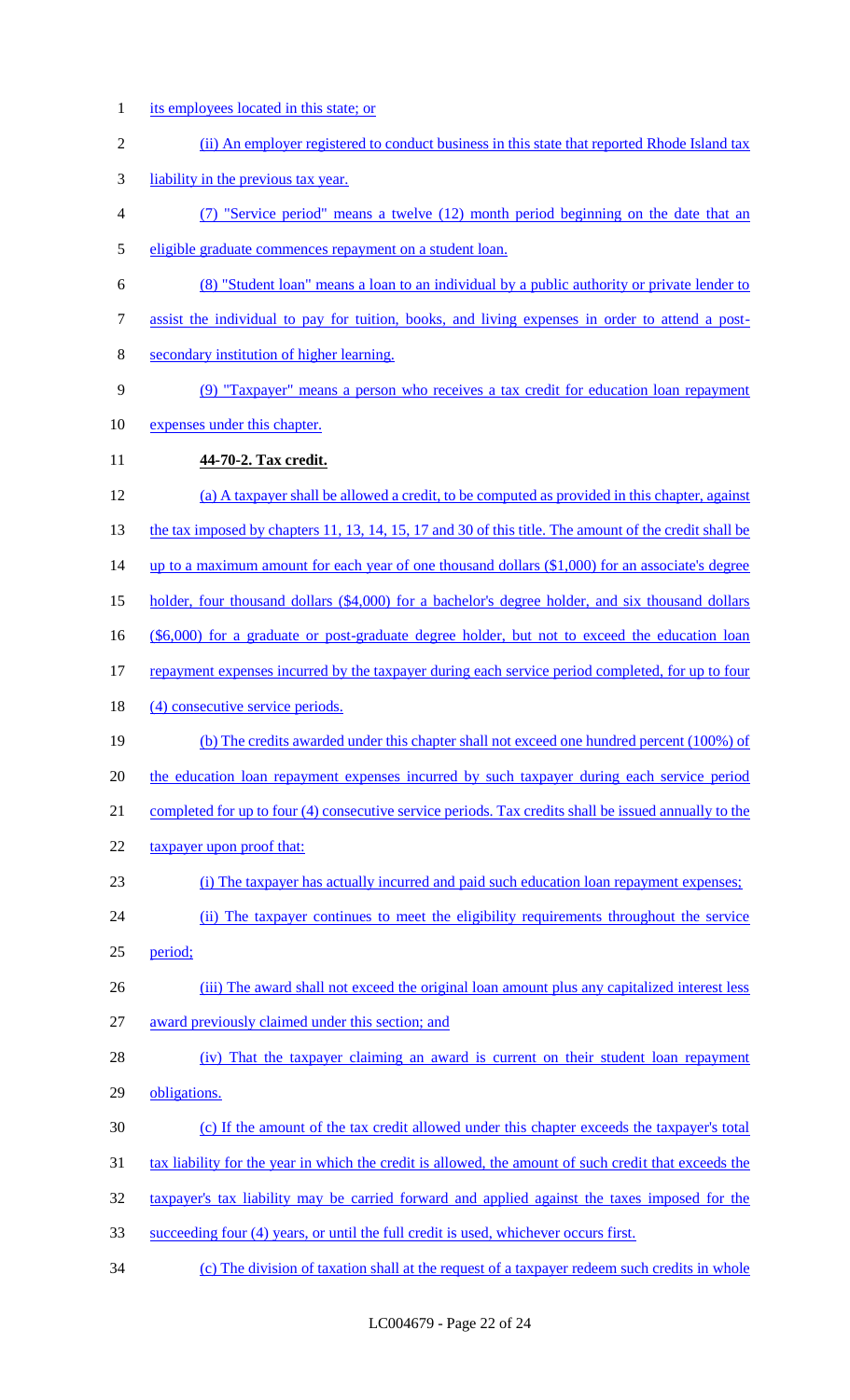1 or in part for one hundred percent (100%) of the value of the tax credit.

# 2 **44-70-3. Administration.**

- 3 The tax administrator shall make available suitable forms with instructions for claiming
- 4 the credit. The claim shall be in a form that the tax administrator may prescribe. The tax
- 5 administrator may prescribe rules and regulations, not inconsistent with law, to carry into effect the
- 6 provisions of this chapter.
- 7 SECTION 4. This act shall take effect upon passage.

======== LC004679 ========